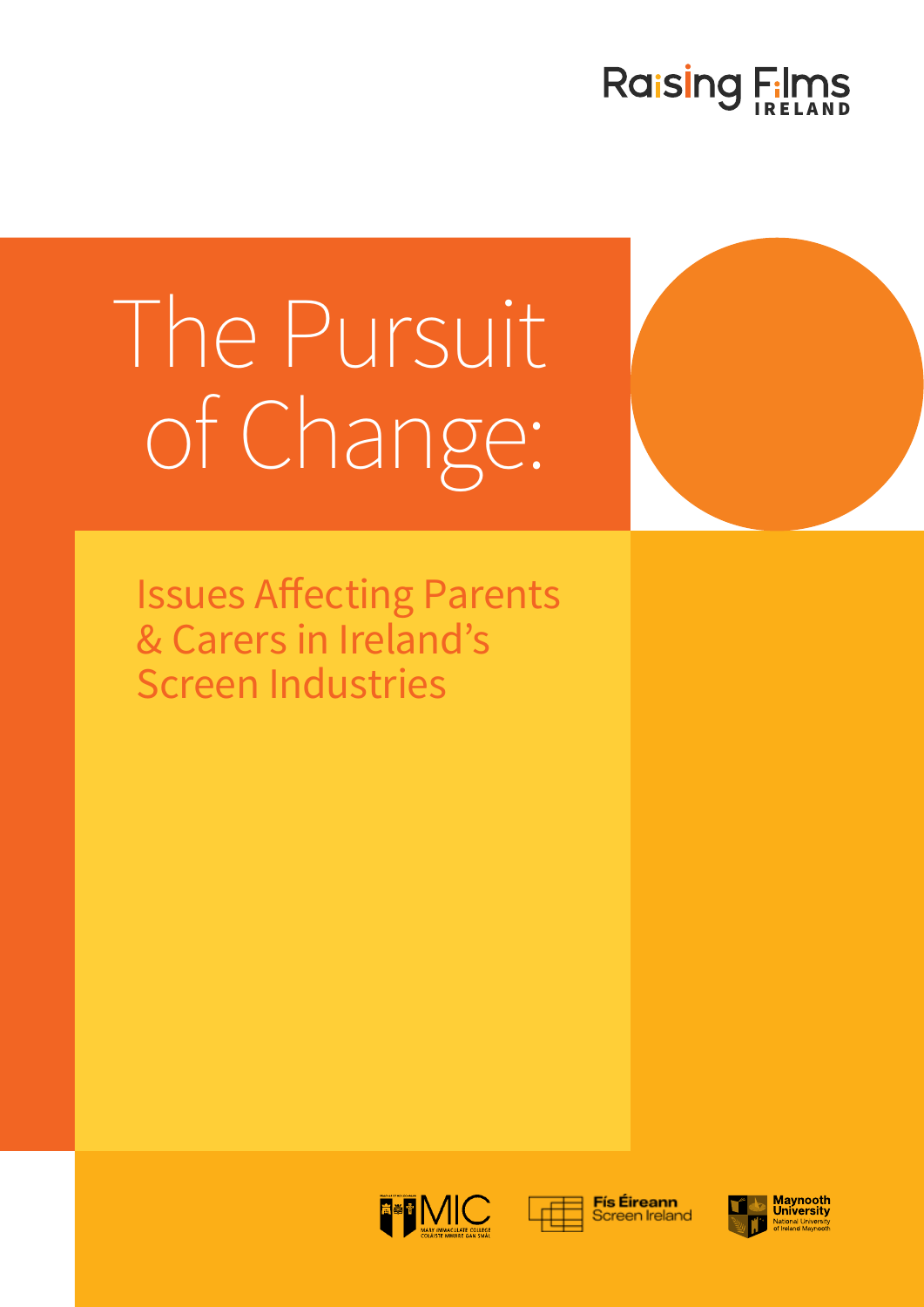| าe O'Brien                        | $\overline{2}$ |
|-----------------------------------|----------------|
| n, Chair of Raising Films Ireland | 4              |
|                                   | 6              |
|                                   | 8              |
|                                   | 10             |
|                                   | 14             |
|                                   | 16             |
|                                   | 17             |
|                                   | 23             |
|                                   | 29             |
|                                   |                |

#### **Contents**

- 01. Executive Summary by Dr Susan Liddy & Dr Ann
- 02. Working for Change: Foreword by Ailish Bracken

03. Methodology

04. Who's Talking? Respondent Demographics

05. Identifying Key Parenting and Caring Issues

*Identifying Key Challenges* 

**The Impact of Exclusion** 

06. Solutions and Actions

07. Calling for Action: Next Steps

08. References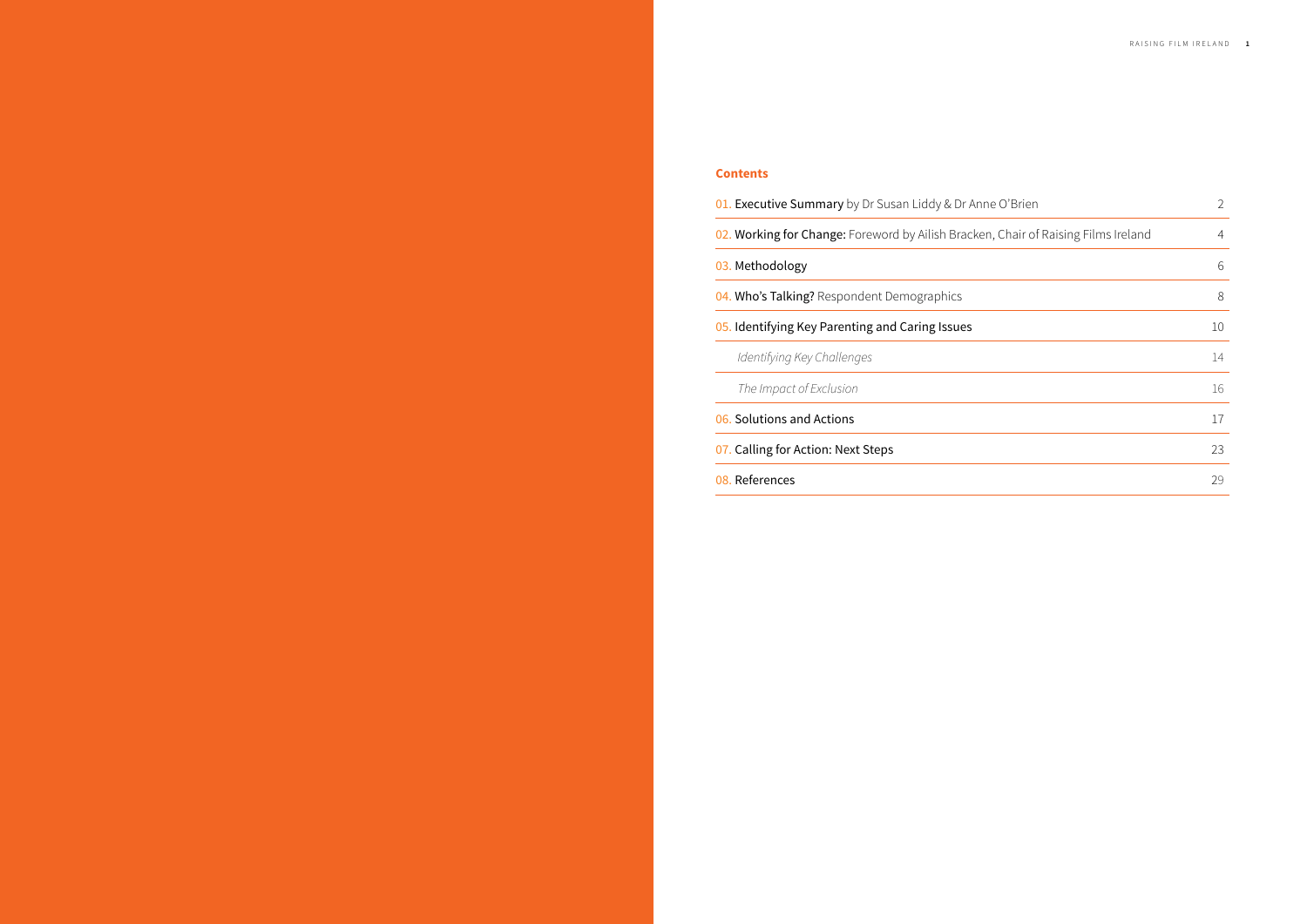## 01 **Executive Summary**

#### **Context**

**In May 2021, Raising Films Ireland, the advocacy and support group for parents and carers in the screen industries, launched a survey to identify the issues facing carers and parents today. Given the nature of the work, for many individuals working in Irish film, television or animation, becoming a parent or a carer brings numerous challenges.** 

#### **Respondents**

The survey was completed by 455 respondents. The vast majority live in Leinster, with over half in Dublin. 76% of respondents identify as female, 23% identify as male. 61% of respondents are freelancers or self–employed, and working in a variety of positions across the industries; writer, director, producer, and in a range of roles categorised as 'crew'. This high percentage of freelance workers is indicative of the nature of the screen industries, not only in Ireland but internationally. 73% have caring responsibilities\*. Of those with caring responsibilities, 79% are caring for children.

#### **Consistent themes**

The survey was hugely revealing, highlighting very clear barriers for parents and carers in the the screen industries. These barriers affect women disproportionately. Core themes identified by both male and female respondents are:

• *Long hours* 

Many respondents shared their experiences of working in an industry that requires extremely long hours, often on location and at short notice.

#### • *Financial uncertainty*

Coupled with this reality is the financial uncertainty, and the absence of long–term stable employment which often characterises freelance work. For example, 18% of respondents earn under €10,000 per year, with a further 10% earning €11,000–€19,999. The lack of local or regional opportunities is also problematic for many. The vast majority of respondents are located in or around Dublin.

#### • *Juggling work and caring responsibilities*

The overwhelming majority of respondents (75%) say caring has a negative impact on their work, and 79% find caring has a negative impact on their earnings. The strain of managing both work and family life emerges repeatedly as a major concern, particularly for freelancers, as childcare costs are exorbitant and services difficult to source, especially when working atypical hours.

#### • *Bias/discrimination*

Many respondents report bias against parents and carers or, on occasion, outright discrimination. Limited career opportunities and inflexible working arrangements can result in withdrawal from the screen industries altogether.

#### **Need for structural change**

The strong desire expressed by respondents for structural change includes suggestions such as: reducing the length of the working day; budgets that acknowledge care costs; improved paternity leave; and equal parenting legislation. Specific solutions include on location/set caring facilities; short notice city centre drop–in care centres; tax relief; and flexible working roles.

*The Pursuit of Change* also highlights the desire for broader cultural change and the need to intensify debates about caring in our culture. Respondents call for an end to the climate of silence and invisibility around caring and carers in Irish society more generally and, specifically, in our screen industries.

*Dr Susan Liddy (MIC/University of Limerick) and Dr Anne O'Brien (Maynooth University)*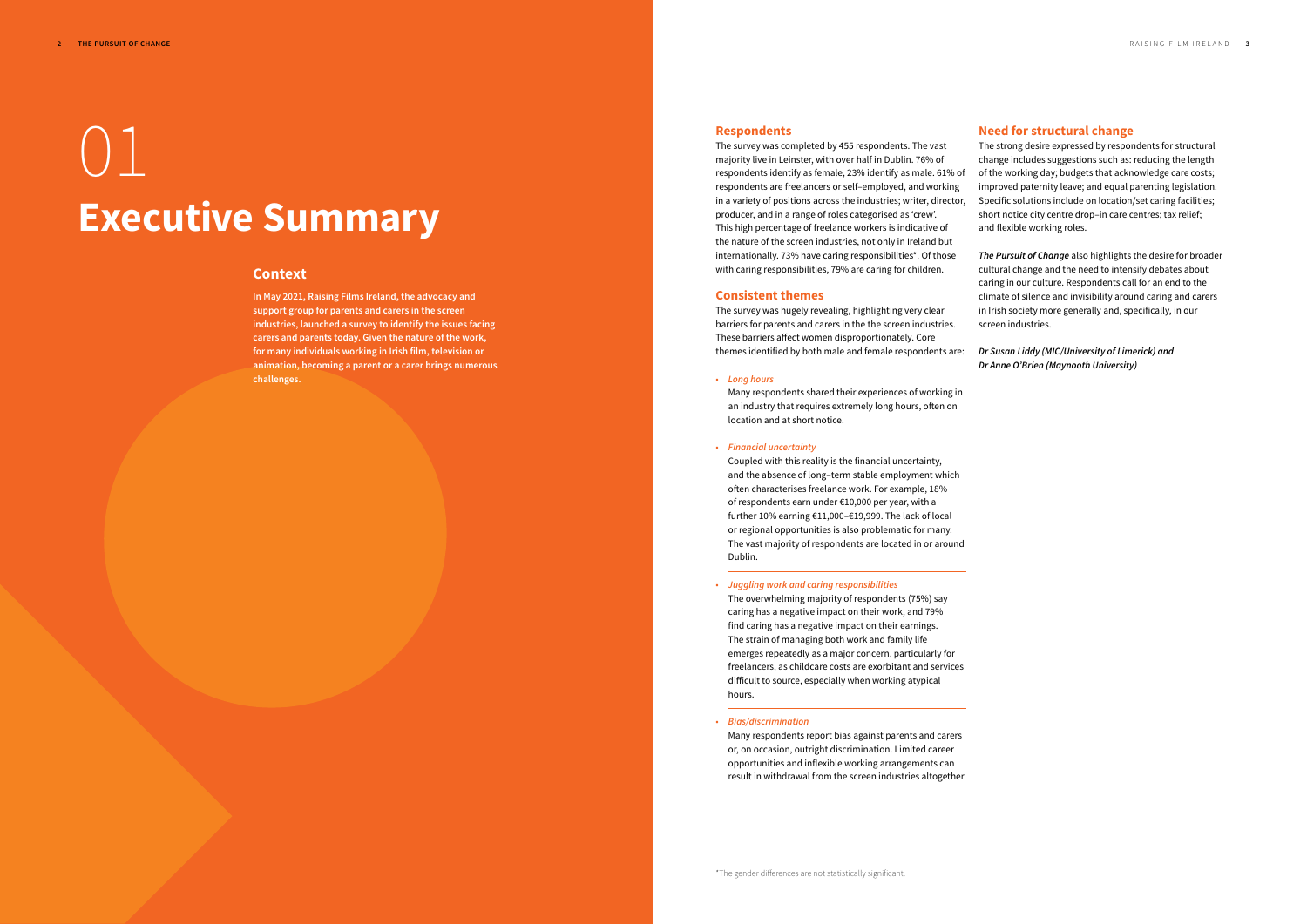# 02 **WORKING FOR CHANGE:**

*Foreword by Chair of Raising Films Ireland*

We are proud to present *The Pursuit of Change: Issues Affecting Parents and Carers in the Irish Screen Industries,* a ground-breaking research report, which is the first of its kind to gather data regarding patterns and needs of parents and carers in the screen industries in Ireland.

Raising Films Ireland arose from noticing a pattern of exclusion. I'm a line producer with over a decade working in the Irish industry. I found that I would call countless people (predominantly women it has to be said) to offer them a job which many declined because of caring responsibilities. It made me lie awake at night, wondering how many people we were losing due to the industry's refusal to address the challenges of childcare, the need for a work life balance and the responsibilities of carers. Would I be joining them, when it became my turn to be a mother? It put me off starting a

family. I still haven't.

When I heard Hope Dickson Leach speak about Raising Films in the UK, at the X-Pollinator event in November 2019, it was like a chink of light. And not just for me, for countless people in that room and in this industry. That day, a light shone on a very deep and very large problem in the Irish screen industry. It was too big to ignore. It was too important to stand back and wait for someone else to care as much about it.

Raising Films Ireland was born in February 2020, just before the world stood still. In spite of that, we found our industry reinvented itself quickly into an amazing online resource and support network with new funding opportunities. We were inspired to continue to challenge ourselves and to continue to create and trailblaze in different ways and on new platforms. It felt revolutionary, amidst all the uncertainty.

This research is a result of that new and burgeoning support that Screen Ireland and its Screen Skills sector created in the darkest days of the pandemic. Raising Films Ireland is a proud recipient of the first round of Screen Stakeholders funding, for which we are grateful and without which this report would not be possible

What does this research tell us about ourselves, and our attitudes to the hidden and invisible work of care? Unfortunately, the results are stark, and somewhat unsurprising. We have learned that invariably, the majority of people affected by the issues surrounding care identified as female. 76% of the survey's respondents identified as female. The results continued to skew heavily female, from the impact that caring has on career progression, to the financial burden created by working with uncertain contracts as a freelancer with caring responsibilities. The research also highlighted the active exclusion, bias and discrimination experienced by the survey's respondents, as well as the impact of working in an industry that struggles to provide a work life balance at every level.

The key challenges identified centre on the long absences from home responsibilities due to the long hours expected, as well as the financial burden this created. As a result the industry is suffering a loss of talent, a loss of skilled, experienced and diverse industry practitioners, due to a biased attitude to those with caring responsibilities.

Raising Films Ireland has a responsibility to our respondents and to our industry to tackle these issues head on. We are calling on our industry stakeholders, our funders, our producers, our broadcasters, and most importantly of all, our Government, to support us in effecting change. We need to sustain the talent and skill that we have all worked so hard to cultivate.

We know that change can be made, and quickly – we have witnessed it with the amazing adaptability of the industry to any challenge, most recently, COVID19. There is no 'one size fits all' solution to these challenges, but we at Raising Films Ireland have witnessed a huge appetite for change since our inception. We urge our fellow changemakers to continue to help us make everyone in our wonderful industry visible, included and counted. If we really believe in building a diverse, equitable and inclusive industry, these challenges must be addressed and I truly believe that innovative solutions can be found.

#### **Ailish Bracken**

Chair, Raising Films Ireland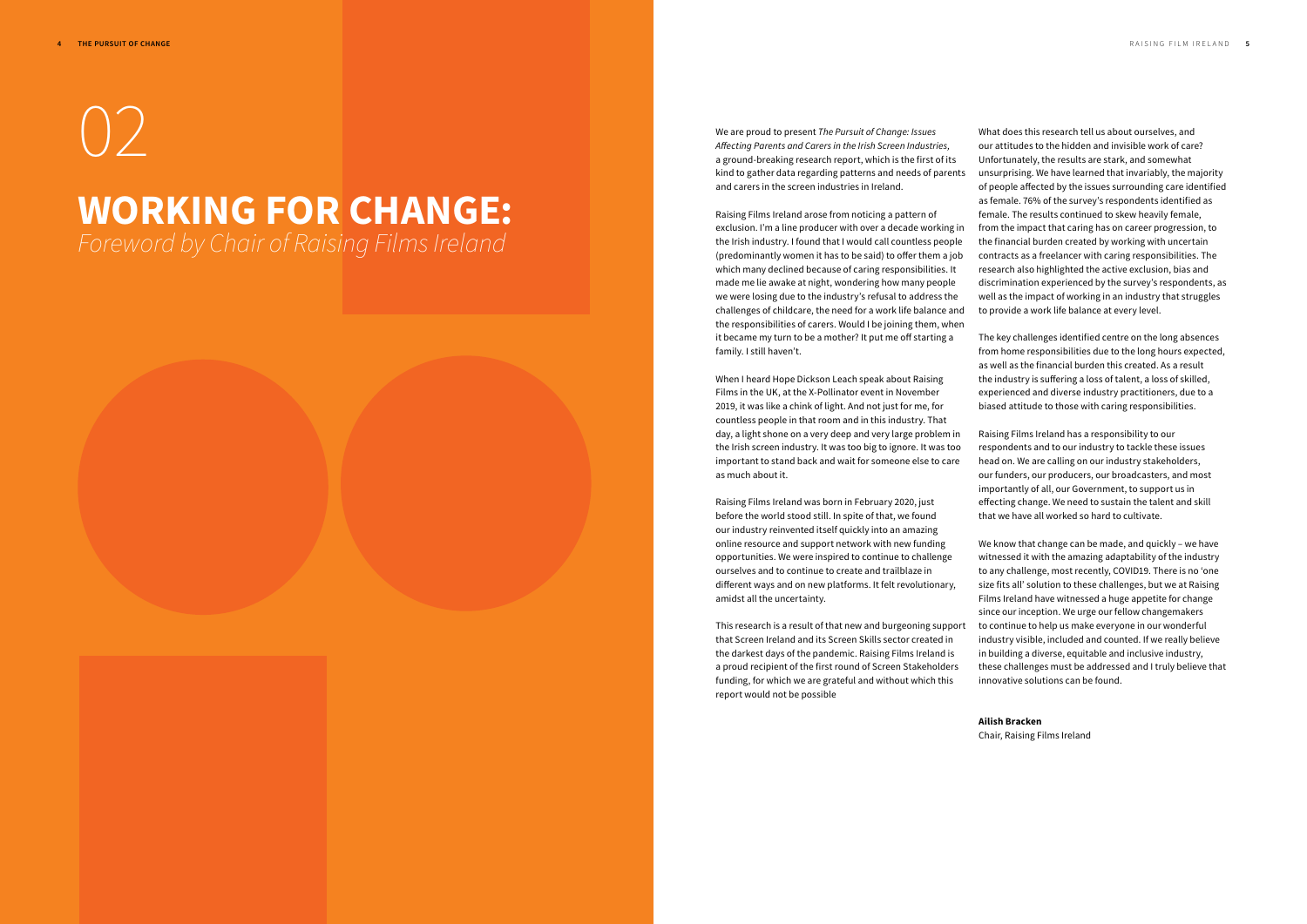#### **Data collection**

Data for *The Pursuit of Change* was gathered via a Survey Monkey online survey, available from May 11–June 8 2021.

#### **Distribution and promotion**

A request to participate with a link to the online survey was circulated to all Raising Films Ireland stakeholders and supporters and made available on raisingfilmsireland. com, and via Twitter. The survey was shared by a number of film and television organisations via their social media and

online outlets, including: Animation Skillnet; Broadcasting Authority of Ireland; Extras Ireland; Irish Equity; Scannain; Screen Guilds of Ireland; Screen Ireland; Screen Producers Ireland; Screen Skillnet; Screen Skills Ireland; Women in Film and Television Ireland; Writers Guild of Ireland; and X– Pollinator. The survey was also shared via social media by many individuals working in the industry as well as by researchers and academics.

#### **Respondents**

**535** People accessed the survey



Respondents who completed the survey.



## **95%**

 Raising Films Ireland's level of confidence that results are within the margin of error and representative of this population.

#### **Data analysis**

Analysis was completed by Fergal Rhatigan, Postgraduate Researcher, Department of Sociology, Maynooth University. He collated results in their entirety and by subdivisions across: gender; care status; marital status; employment status; and current role.

#### **Conclusions**

The research team selected headline findings and key statistics. This report is freely available on raisingfilmsireland.com.

#### **Research team**

**Dr Susan Liddy lectures in the Department of Media and Communication Studies, MIC (UL). Areas of expertise include gender issues in the screen industries, motherhood and representations of older women. She is Chair of WFT Ireland and Chair of the Equality Action Committee of the WGI. Dr Anne O'Brien lectures in the Department of Media Studies, Maynooth University. Areas of expertise include gender and creative industries, motherhood, women's media production work, and representations of women in Irish broadcasting.**

# 03 **METHODOLOGY**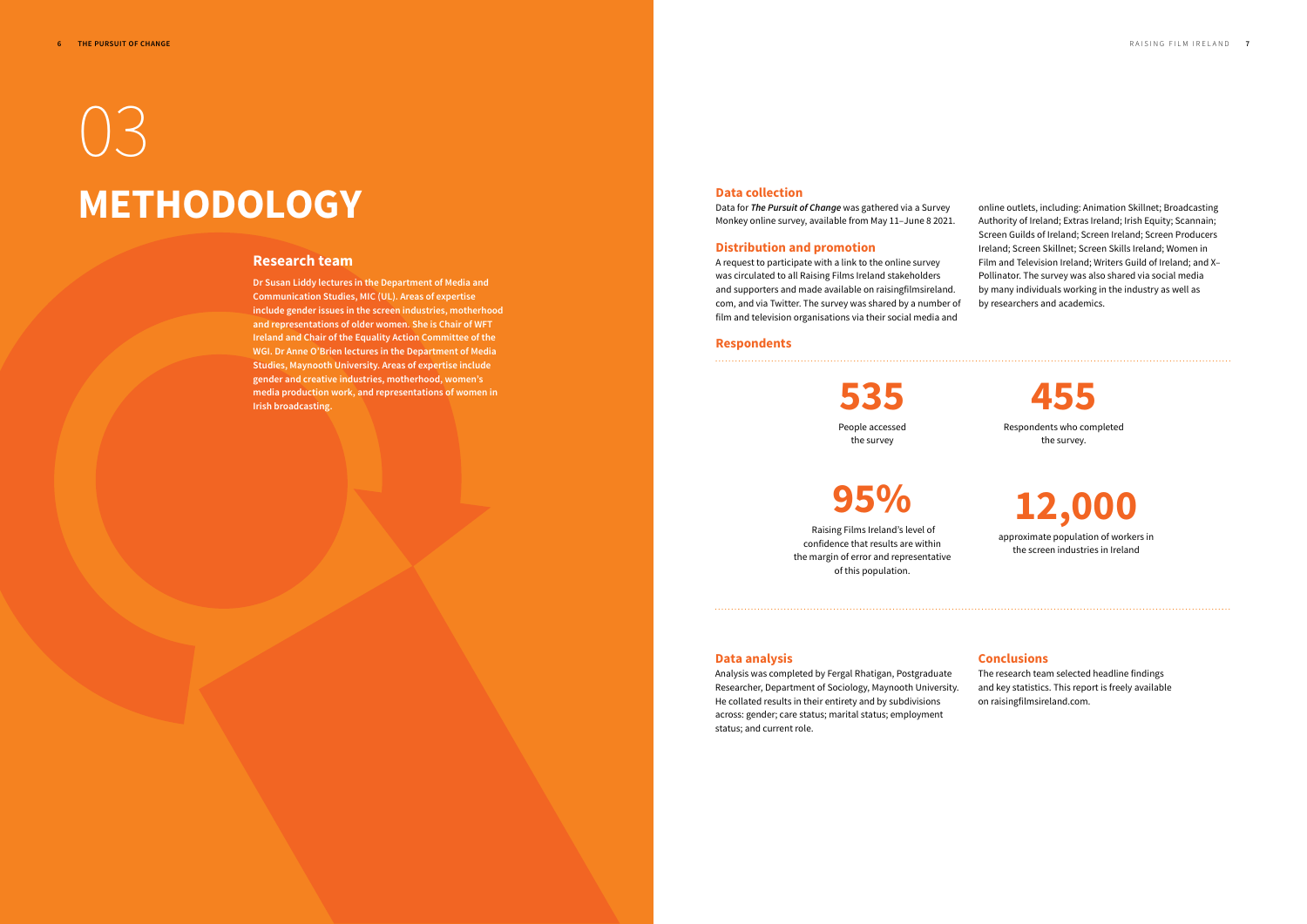# $\Delta$

## **WHO'S TALKING?**

*Respondent Demographics* 



#### **Age Groups**

The majority of the 455 film and industry professionals in Ireland who completed the survey are aged between **25–44 (64%)** and **45–64 (33%**).



#### **Location**

- Living in Dublin (56%)
- Living in Leinster (22%)
- **C** Living in Galway (5%)
- Dispersed in other counties (17%)



56% of respondents live in Dublin; 22% live in the rest of Leinster; and 5% live in Galway. A very small percentage (< 5%) are dispersed throughout other locations.

#### **Gender**

76% of respondents identify as female, 23% identify as male. This flags the uneven distribution of caring responsibilities for professionals, with women carrying a disproportionate care burden.

#### **Current Industry Role**

31% of respondents are crew; 17% directors; 12% writers; 10% onscreen cast; and 8% producers.

 $(100\%)$  (79%) (73%)



#### **Employment Status**

61% of respondents are freelancers or self–employed. Only 19% are employed full time, with 4% employed part time. 11% are employed on fixed-term contracts.

#### **Marital Status**

49% of respondents are married. A further 22% respondents are co–habiting. 18% are single.

#### **Income**

18% of respondents earn under €10,000 per year. Approximately 10% earn €11,000–€19,999; 11% earn €20,000–€29,999; 19% earn €30,000–39,999; 15% earn €40,000–49,999; 28% of respondents earn over €50,000. While more males than females earn over €50,000, the differences in pay are not statistically significant.

#### **Profile of Caring Responsibilities**

73% of respondents have caring responsibilities, the gender differences were not statistically significant. Of those with caring responsibilities, 79% were caring for children.

# 76%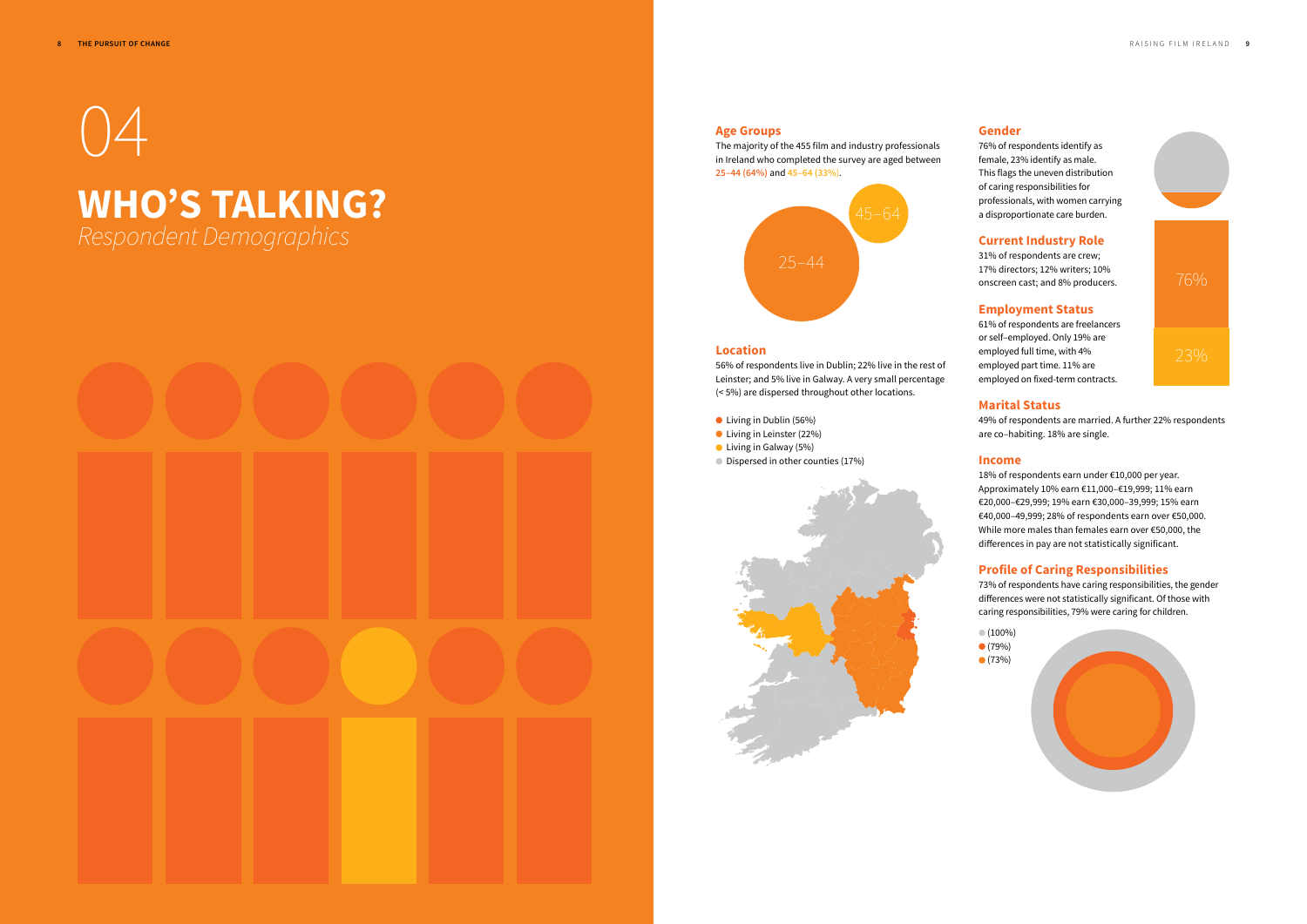## **30%**

 have a co–parent/carer working in the screen industries, but over half of respondents (58%) have partners working outside the industry. Women are significantly more likely co–parent with someone also working in the screen industries, but for male respondents, their co–parents are more likely to work in other industries.

**73%** 

are currently caring for a child or another person, or have in the past

**79%** 

are looking after children, the majority of whom are primary–school age.

**14%** are caring for parents. **86%**

 of carers are parenting or caring jointly, while 14% are single parents/carers.

**97%**

 of single/solo parents/carers are women.

# $( ) \rightarrow$

### **TELLING OUR STORY:** *Parents and Carers in the screen industries:*

*identifying key parenting & caring issues*

**The complexities of parenting and caring issues– including caring for parents – emerge as hugely significant for a large percentage of respondents. Issues raised by many respondents include accessing care and the problem of cost; the impact of caring responsibilities on career and professional development; and the biases and discrimination faced.** 



Male, 25–44, Married, Director, outside Ireland

*"There is no support for any aspects of care, and this has gotten worse since the lockdown where 24 [hour] access is expected."* 

Female, 45–64, Separated, Manager, Limerick



**Accessing Care**

47% of respondents have no access to free childcare. Just over a quarter (28%) rely on family or friends for support

while only 11% access State-provided care relief.

#### **Paying for Care**

While the types of paid care vary, the issue of exorbitant cost was a common thread.

*"It has been financially crippling – the cost of a house – to provide care for my kids for the hours required in the industry."*  Female, 25–44, Single, Crew, Cork

Both childminders and creches are equally popular choices of paid childcare (25% of all respondents in each case). Very few respondents use the paid services of a nanny, au–pair or carer. 23% use a paid childminder for 10 hours and under per week. A further 30% pay for over 25 hours of care per week. 35% use creches for 10 hours or less per week, and 33% use creches for 25 hours and more per week. The majority of respondents (64%) report that they find it either difficult or impossible to vary the amount of paid childcare. This was irrespective of the employment status, current role or net earnings of the respondents. Only three respondents pay for an after-school club for childcare.

*"Childcare was so expensive because of the hours (having to pay full time creche, and also childminders for the hours outside of creche hours) so it was nearly costing me to work, especially when I was working as a trainee. I was pocketing around €40 a day after deducting tax and childcare costs."*  Female, 25–44, Single, no longer working, formerly Make–Up

Artist, Dublin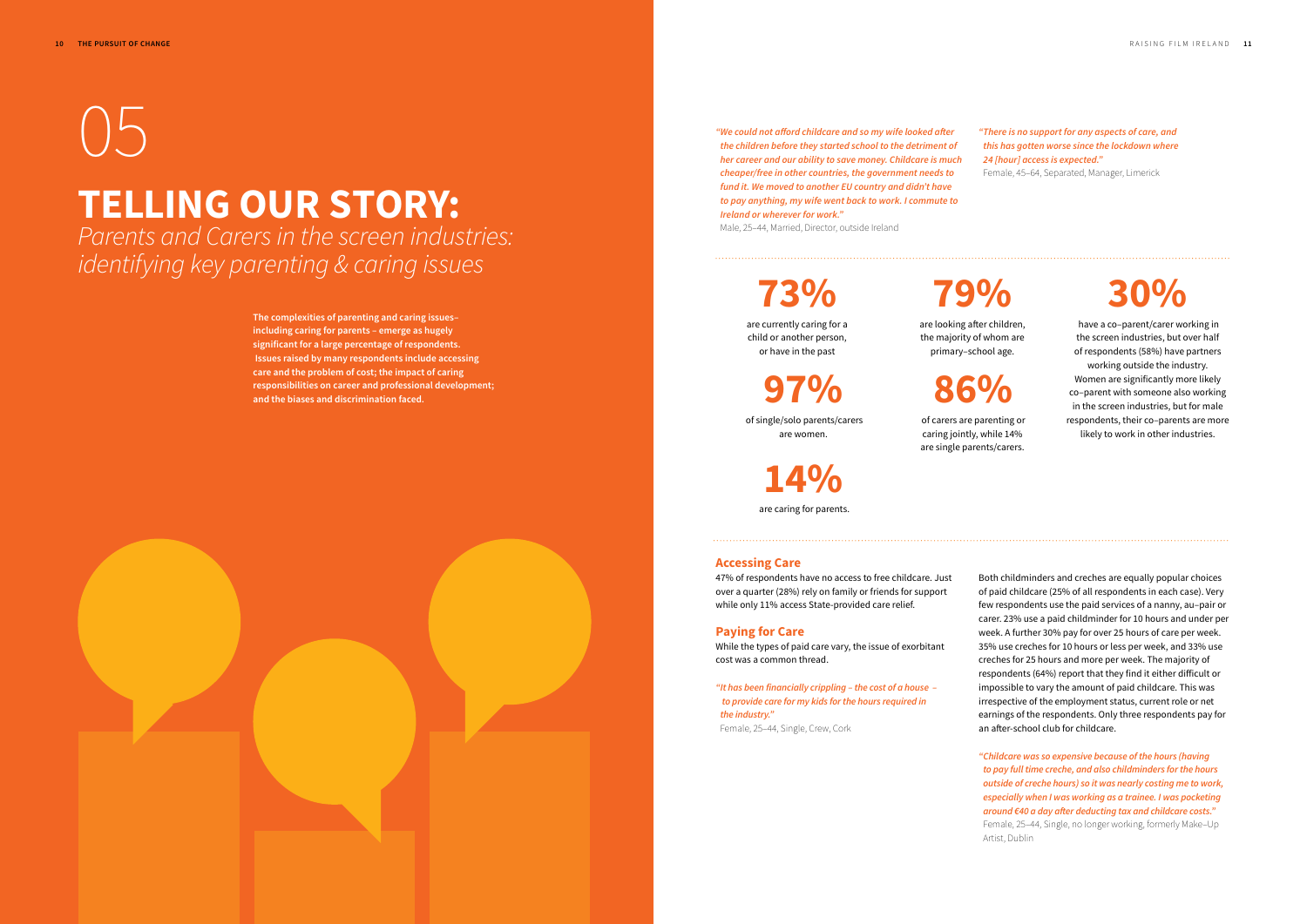#### **Impact of Caring on Career Progression, Upskilling and Mentoring**

Not surprisingly, the majority of respondents (75%) say their caring role has had a negative impact on their career, and their career would have progressed differently without these responsibilities. Only 5% say their caring duties have had a positive impact.



- *"I didn't seek out more senior roles for fear of the time demands it would place on me."* Male, 25–44, Married, Crew, Dublin
- *"Job prospects and hours are not flexible at all. I avoid disclosing I have children as much as possible."*  Female, 25–44, Living together, Crew, Dublin

Those worst affected by caring duties are: cast (85%); writers (78%); and directors (79%). 79% say their career would have progressed differently if they did not have caring responsibilities. More females think this than males, and 92% of solo–carers as opposed to 77% of co–parents/carers think that careers would have progressed differently without caring duties.

#### *"Not being able to attend events, training/upskilling etc as I am the only person available to take care of my children."*  Female, 25–44, Married, Writer, Dublin

- **In–Kind Assistance**
- $\bullet$  Crucial (56%)
- Somewhat important (22%) Not important (5%)



In terms of financial/in–kind assistance, 43% say it is absolutely crucial to performing their role in the industry, while a further 28% report it is somewhat important. Only 11% of respondents say that financial assistance in terms of childcare or other care is not important. Significantly more females (76.5%) think that financial assistance is crucial or somewhat important compared with men (51.7%). 77% of the single people compared with 64% of married people are of the view that financial assistance is crucial or somewhat important to them.

*"It's difficult to build the network and to find time to do that discretionary relationship building, especially if you are emerging and don't live centrally, and finances are tight. Film festivals, courses and events are expensive."*  Female, 45–64, Married, Writer, rest of Leinster

Reflecting the fact that most respondents (75%) say that caring has a negative impact on their work, a large number of comments from respondents are also negative. Many of these are about how job prospects or career advancement were negatively affected because of caring work. Another significant impact that respondents report was having to turn down jobs or certain roles within the industry because of caring duties. Respondents also report they had to change roles because of caring duties, or could not travel for work because of caring commitments. Caring duties also have negative impacts on respondents' health and financial well–being. 79% of the respondents say their caring roles negatively impact on their earnings.

#### **Importance of Financial/**

*"I was unable to take jobs because of lack of childcare."* Female, 45–64, Separated, Writer, Dublin

*"Career progression or mentoring has been difficult, [it] has been an assumption since becoming a parent that I'm not interested anymore in either."*  Female, 25–44, Married, Producer, Dublin

*"It's alarming to see that over a certain age, most composers are either (a) men or (b) young childless women. Yikes. Most of my tutors have been men also. I need role models and I need mentoring!!!"*  Female, Single, 45–64, Music Composer, Dublin

#### **Managing Practical Limitations**

In an industry that routinely operates on long hours and fast turnaround times, many respondents report that managing childcare or other caring responsibilities becomes complex and often unsustainable.

*"I couldn't take any jobs for a long while, because I had no access to childcare (being too expensive and out of reach) but also working such long hours with the sleeping patterns of a baby and the fact that I wouldn't see her at all was out of the question."* 

Female, 25–44, Single, Crew, rest of Leinster

*"The unrealistic requirements to work late evenings and weekends and the industry's tendency to withhold information or changes in information until late in the day but expecting turnaround by the next morning."*  Female, 25–44, Married, Producer, Ulster

#### **The Problem of Active Exclusion**

Respondents give specific examples of active exclusion and/ or discrimination based on their caring status. 31% find it very difficult, and a further 32% say it is difficult to re-engage with work following a period or periods of maternity leave. Only 9% say it was very easy or easy to re-engage with work following a period of leave.

*"Some of the companies I worked with before having children no longer call me for roles."*  Female, 25–44, Married, Director, Dublin

*"Assumptions being made that I am looking after my father and therefore not available for freelance work."*  Male, 45–64, Married, Director, Dublin

*"I was within the State–mandated (leave period beginning) 10 days before my due date and pressured into coming into the office. I was told by another staff member that she and the member of the senior management team had a good laugh about how I probably had Braxton Hicks contractions rather than the medical issue I did have, which was a genetic uterine abnormality which was causing issues and led to hospitalisation. I thought if I wrapped up my work well before going on maternity leave, I would be okay when I came back. I was wrong. I was in the office in the weeks before my return to be told that the person covering for me would be kept on. I didn't realise it was in my role until the morning I returned to work, and they were sitting at my desk."*  Female, 25–44, Married, Writer, Dublin

*"When I got pregnant, work slowed for me as an actor and I felt it was my agent took a back seat from pushing me which I feel was wrong as I've never had an issue with childcare."* 

Female, 25–44, Living together, Writer, Dublin

#### **When It Works, It Really Works.**

While in the minority, the positive comments reported by respondents illustrate how incorporating a more caring– friendly approach can have significant benefits.

*"As a carer for kids and my Dad, I find myself better organised and very efficient."*  Female, 25–44, Married, Writer, rest of Munster

*"As a single parent there was work I could no longer do, for example, line producing but focusing on my own slate meant I had the time to develop projects which are now close to production."*  Female, 25–44, Single, Producer, Dublin

*"I am generally able to fulfil my professional and family responsibilities due to family support and childminder."*  Male, 25–44, Married, On–screen cast, Dublin

*"My company is very flexible with regard to me being a mother. I could not do what I'm currently doing in another company or if I were to work freelance. I feel very supported."* Female, 25–44, Married, Producer, Dublin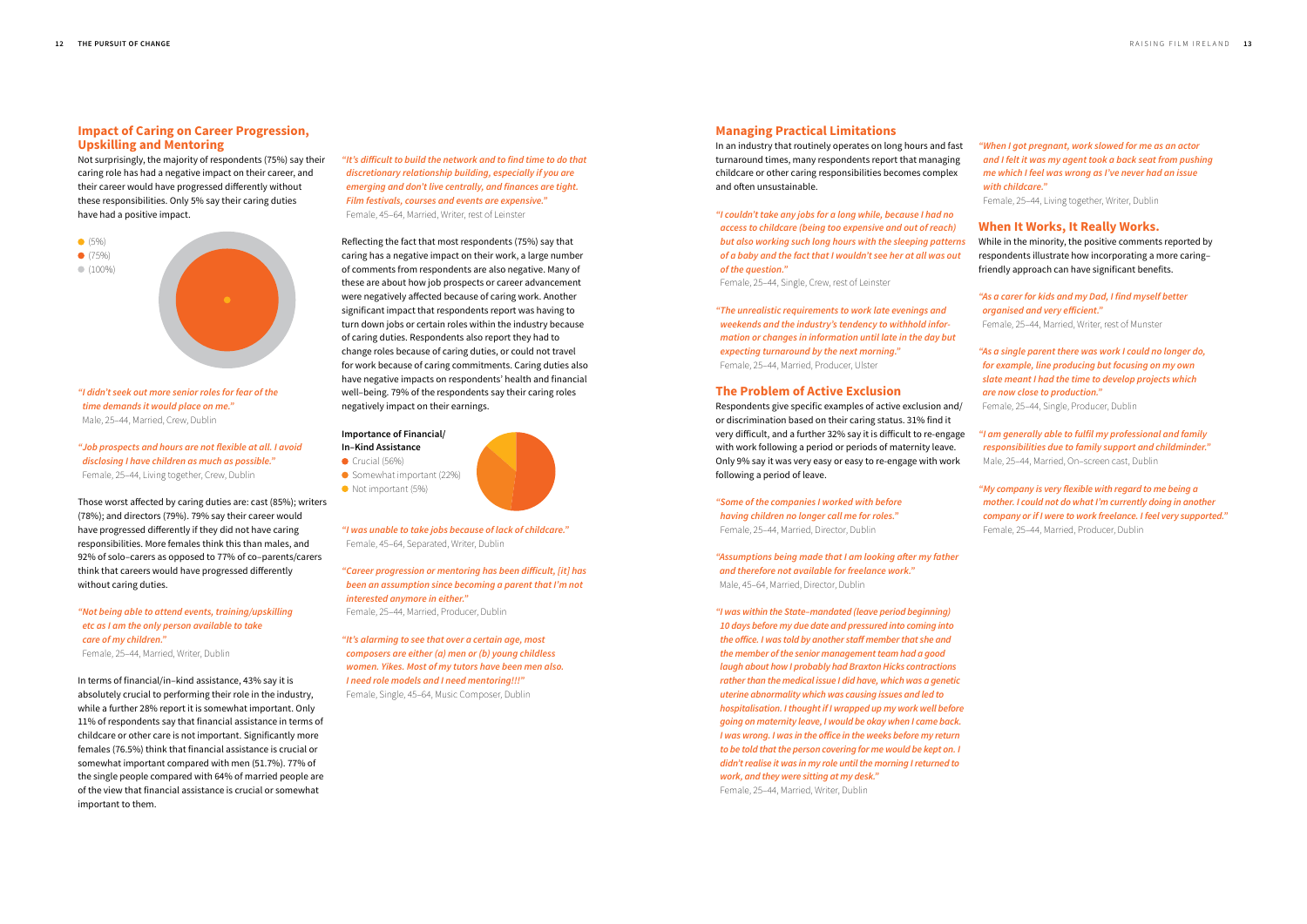#### **PARENTS AND CARERS IN THE SCREEN INDUSTRIES:** IDENTIFYING KEY CHALLENGES

While the extent of challenges varies between respondents, and between people working in different roles, all respondents identify five top challenges. In addition, respondents cite many personal examples of dealing with additional or role–specific challenges. Whether dealing with bias in the industries or ageism, or the complexity of organising caring responsibilities in a sector often characterised by irregularity, clearly the challenges for parents/carers in the screen industries are significant.

#### *"People do not have to be at their desks to do a good job. Those in management roles like myself need to acknowledge that and create a working environment that allows flexible working hours."*  Female, 45–64, Living together, Producer, Dublin

#### **Top five challenges:**

- 1. Long hours/weeks.
- 2. Financial uncertainty.
- 3. Location shoots.
- 4. Lack of long–term/stable employment.
- 5. Lack of local/regional opportunity.

*"Longer contracts mean I can't spend as much time at home with family, so I generally now avoid them."* Male, 25–44, Married, Videographer, Galway

*"I devote myself to being able to move for roles and work for free to get experience as a female director, but there is bias against females, always thinking [that] you will have kids."*  Female, 45–64, Married, Writer, rest of Leinster

Where respondents identify primary and secondary challenges specific to their roles, issues of time and financial stability predominate:

| <b>ROLE</b>               | <b>PRIMARY CHALLENGE</b>     | <b>SECONDARY CHALLENGE</b>          |
|---------------------------|------------------------------|-------------------------------------|
| <b>Producer</b>           | Long hours/weeks             | <b>Financial uncertainty</b>        |
| <b>Director</b>           | <b>Financial uncertainty</b> | Long hours/weeks                    |
| <b>On-screen Cast</b>     | <b>Financial uncertainty</b> | Lack of long-term stable employment |
| <b>Writer</b>             | <b>Financial uncertainty</b> | <b>Location shoots</b>              |
| Crew                      | Long hours/weeks             | <b>Financial uncertainty</b>        |
| <b>Exhibition</b>         | $\star$                      |                                     |
| <b>Development</b>        | Long hours/weeks             | Lack of long-term stable employment |
| <b>Education/Academia</b> | <b>Financial uncertainty</b> | Long hours/weeks                    |
| <b>Distribution</b>       | $\star$                      |                                     |
| <b>Training/Skills</b>    | Long hours/weeks             | <b>Financial uncertainty</b>        |

\*Too few responses received.

#### **Producers**

For full–time and freelance producers alike, the main challenge is long hours and a long working week, followed by financial uncertainty.

#### **Directors**

For full–time and freelance directors alike, the main challenge is financial uncertainty, followed by long hours and a long working week. (There were too few responses from part–time directors to enable comparison with full–time directors.)

#### **On–screen cast**

The main challenge for on–screen cast is financial uncertainty, followed by the lack of long–term/stable employment.

#### **Writers**

Financial uncertainty is the primary challenge, followed by location shoots. Full–time workers find location shoots most problematic, followed by financial uncertainty. For freelance workers, financial uncertainty is the primary challenge, followed by location shoots.

#### **Crew**

For full–time and freelance crew alike, the primary challenge is long hours and a long working week, followed by financial uncertainty.

#### **Exhibition**

There were too few responses in this category to describe a pattern of role–specific challenges.

#### **Development**

The primary challenge is long hours or weeks, followed by the lack of long–term stable employment.

#### **Education/Academia**

The primary challenge is financial uncertainty, followed by long hours.

#### **Distribution**

There were too few responses in this category to describe a pattern of role–specific challenges.

#### **Training/Skills**

The primary challenge is long hours and a long working week, followed by financial uncertainty.

#### **Additional Challenges**

While respondents identify in large numbers with the top five challenges, these are not the only issues impacting career sustainability on a day–to–day level. Other challenges include:

#### **Lack of Industry Flexibility**

*"I'm under pressure to work the same hours as everyone else whilst trying to be present for baby."*  Female, 25–44, Living together, Crew, Dublin

*"Working with more flexibility would enable me to do everything!"* Female, 45–64, Single Producer, Ulster

#### **Bias or Prejudice from Funders/Employers**

*"Pregnancy makes my job very difficult. I have to hide it, for fear that I won't be cast otherwise."*  Female, 25–44, Married, On–screen cast, Dublin

#### **Sexism and Discrimination**

*"I'm over 40, I have a child with a disability, I'm not a person who is considered. My age and my son are seen as valid reasons not to employ me."*  Female, 45–64, Married, Education, Munster

#### *"Sexism is rampant."*

Female, 25–44, Married, video editor, Dublin

*"People presume you can't do the job [so] you don't get the opportunity. There is definitely a gender issue with this."* 

Female, 45–64, Married, Writer, Dublin

*"I think some employers are hypocrites in terms of how they treat staff. My old boss would routinely be invited on panels about gender and say how supportive he was, but then asked me to return to work with him for production and at the last minute cancelled the job because of childcare concerns – even though that was none of his business and looked after."* 

Female, 25– 44, Single, Producer, Dublin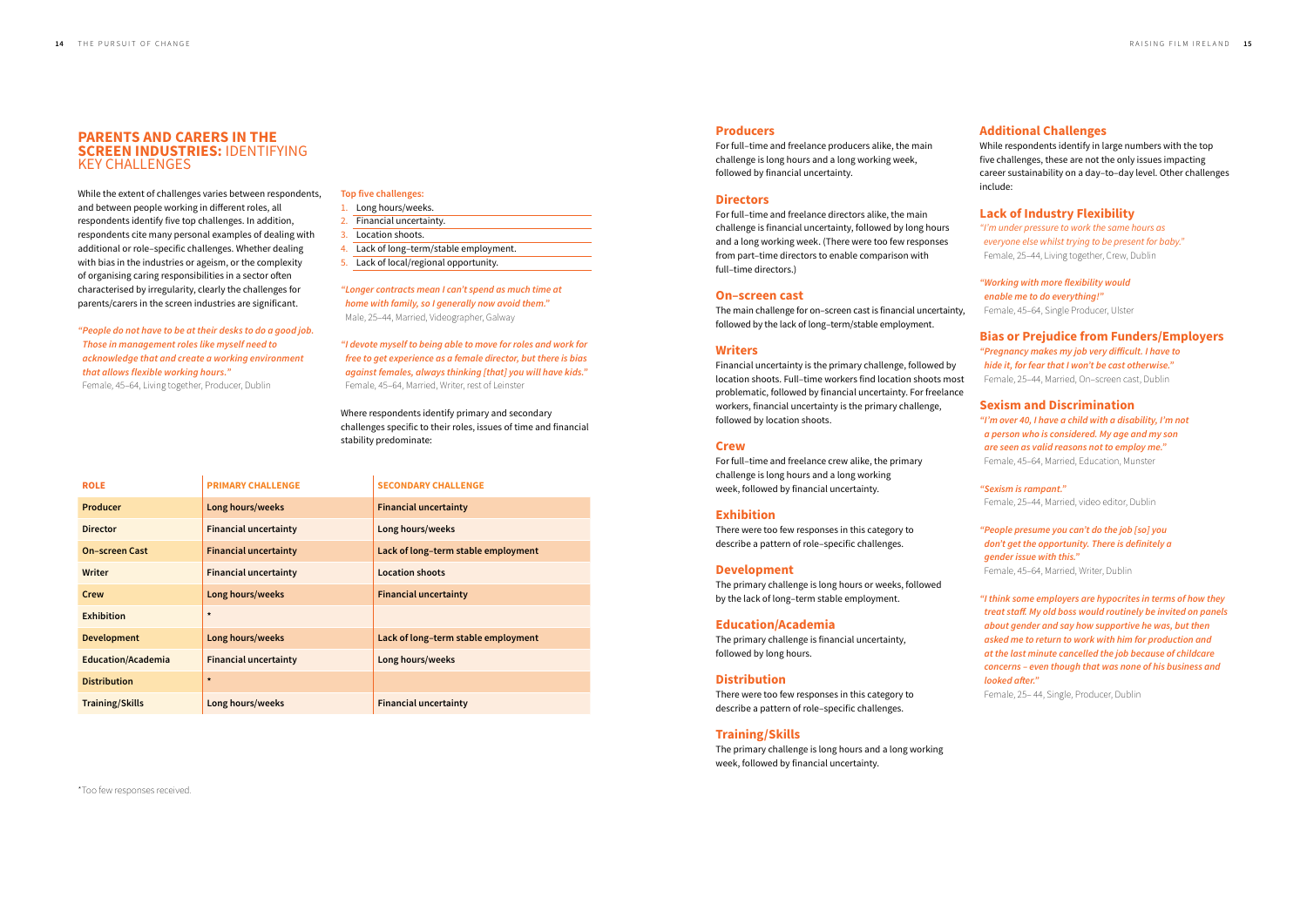#### **Difficulty in Re–entering Work after a Caring Break**

*"I haven't worked anywhere that provided more than State maternity benefits, because of this I was unable financially to take more than six months maternity leave. I was also expected to jump straight back into full–time busy hours without any support or acknowledgement of my changed personal circumstances. I have found being a parent was either ignored or used against me."* 

Female, 25–44, Married, Producer, Dublin

*"My return from my third maternity leave was a nightmare. My role was promised to another staff member who had been covering my maternity leave [and] who wished to continue in my role, and it was a terribly upsetting time."*  Female, 45–64, Married, Training, rest of Leinster

*"My employers of four years told me that I would have to return three months before my maternity leave ended or they would hire someone else, which they did."*  Female, 25–44, Living together, not currently working, previous job Producer, Dublin

#### *"Women re–entering the industry face ageism as emerging talents."*

Female, 45–64, Married, Writer, rest of Leinster

#### **PARENTS AND CARERS IN THE SCREEN INDUSTRIES:**  THE IMPACT OF EXCLUSION

Discrimination and exclusion of parents and carers, whether intentional or as a result of inflexible conditions or circumstances, has a negative impact on the screen industries and creates a loss of skills and knowledge. The loss of talent as a result of burnout caused by the gruelling work patterns currently accepted as normal in the industry, was noted. Respondents also note the loss of diversity that occurs when some cohorts of people are not supported to stay in the industry. A significant number of women believe their careers would have progressed differently if they did not have caring duties. As a result, the industry loses out on women's voices, talents and skills in a situation where women are already under–represented internationally, both on and off screen. Specific impacts noted by respondents include:

#### **Loss of Talent and Skills Resulting from Industry Hours**

*"Long hours and six day working weeks lead to shorter spanning careers – the industry can lose experienced people as they get older and find the unsociable hours impacting on/detracting from other aspects of their lives."*  Female, 45–64, Single, Education, Dublin

#### **Loss of Talent and Skills Resulting from Industry Attitude to Workers with Care Duties**

*"Isolating people with families drives talent out of the industry and leads to experience gaps."*  Male, 25–44, Married, Crew, Dublin

*"The main challenge is an attitude towards carers that you have somehow 'lost' your edge if you become a carer."*  Female, 45–64, Married, Producer, Dublin

*"Childcare costs rule out single parents in the industry."* Female, 45–64, Living together, Development, Dublin

#### **Loss of Women from the Workforce**

*"Caring duties impact women more than men and lessen the number of women significantly who can fully engage with their career at a crucial time in its development."* Female, 45–64, Separated, Producer, Dublin

*"There is a significant lost generation of female filmmakers from 35–45 who missed out on opportunities due to gender bias and now have children and parents to care for."*  Female, 45–64, Married, Writer, rest of Leinster

# 06 **SOLUTIONS AND ACTIONS**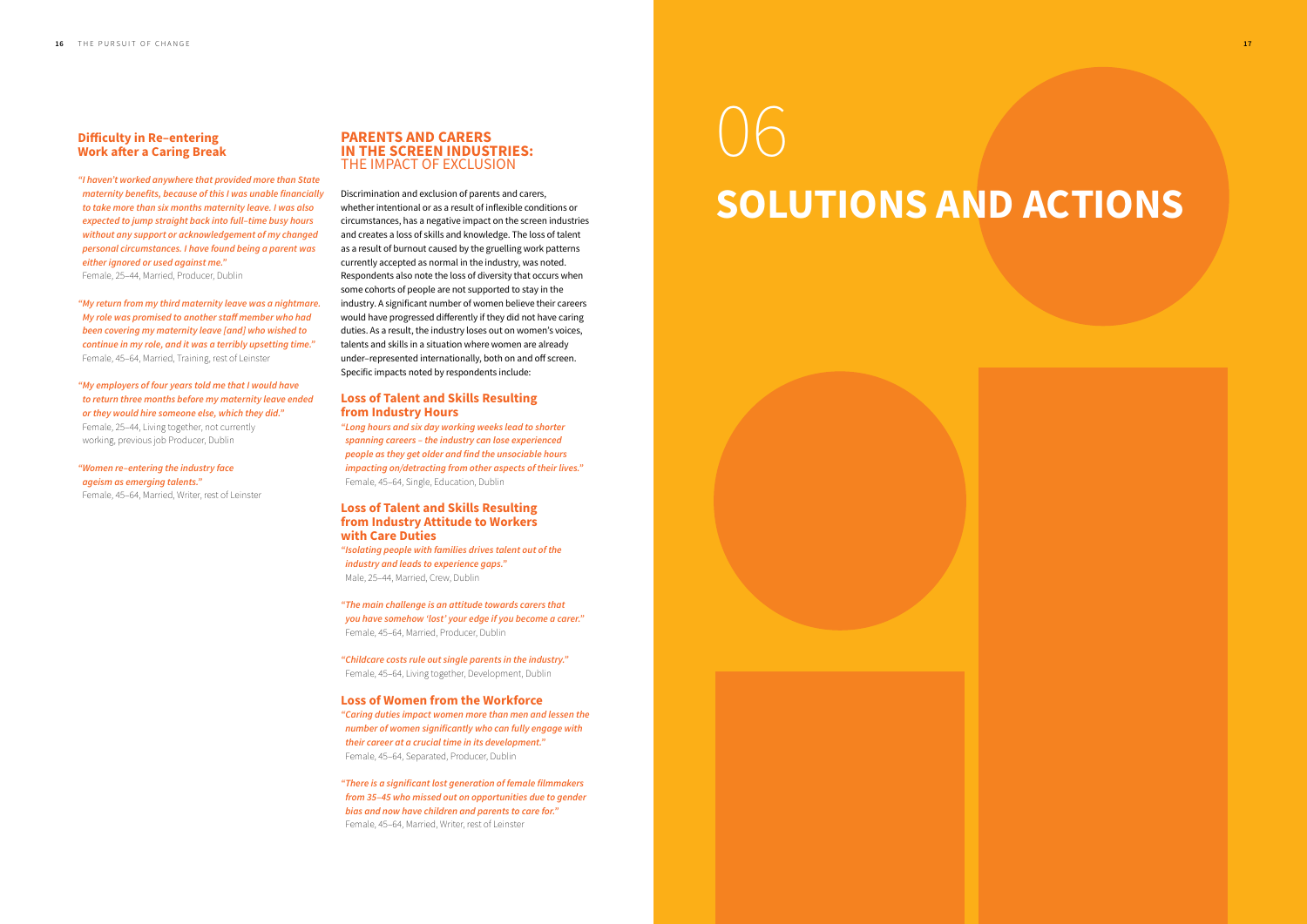The data is clear evidence of the nature and scale of challenges currently faced by parents and carers, and the impact these challenges have on careers. If the screen industries are to better include workers with caring responsibilities, these issues must be addressed. Respondents were asked to pick their top three choices from a list\* provided in *The Pursuit of Change* survey.

They also had the opportunity to identify and describe additional solutions which they felt might usefully be considered by the industry. In seeking solutions, most respondents believe that financial/in–kind assistance is 'very important' or 'somewhat important' in order to combine work and care giving. More women than men identify financial barriers as a serious concern, echoing the gendered nature of care; this was a consistent finding in the research.

1. *Child/adult care provided on location/set as a line item in production budget: top solution for 63%* respondents. The difficulty in organising child/adult care to cover long working days and encompassing times when many care providers are not open (i.e. to allow for an early start and late finish at work) emerges as a serious practical concern. Respondents do not want to be put in a position where a choice between work and care must be made by the individual. Emotional bonds are also referenced, with the separation from children for

long hours – up to 14 hours a day for some crew roles – of key concern. Additionally, some respondents regard the provision of care solutions necessary in order to make caring visible in an industry that has long denied its existence.

*"As a director it can be impossible to find the headspace required to function while caring. Creche facilities as part of a production would make it much easier."*  Male, 45–64, Living together, Director, Galway

| "The trauma of not seeing your mummy for weeks is heart-<br>breaking and could be avoided by being able to be on set in<br>some capacity. Even just some days."<br>Female, 25-44, Living together, On-screen Cast, Ulster                                                                                                                       |
|-------------------------------------------------------------------------------------------------------------------------------------------------------------------------------------------------------------------------------------------------------------------------------------------------------------------------------------------------|
| "Childcare on set would be amazing. You get to see your<br>children even for an hour during heavy working periods and<br>this helps parents be freer in work. And children always feel<br>better when they are closer to Mum or Dad."<br>Female, 25-44, Single, Director/Producer, rest of Munster                                              |
| "I think this is a fabulous idea but I'm not sure it would<br>work in practice as bedtime for children and wrap time for<br>productions on TV (is) generally 7pm. So, in order for this<br>to work, employers would still have to let you leave before<br>wrap to bring the child home to bed."<br>Female, 25-44, Living together, Crew, Dublin |
| 2. Flexible, short-notice, State-funded 24-hour child/adult<br>care: most important solution for 42% respondents. This                                                                                                                                                                                                                          |
| is particularly attractive for freelancers who do not want<br>to pay for a creche unless there is work available. It is also<br>supported in order to minimise the stress involved in<br>searching for childcare at short notice either for work or<br>work-related obligations.                                                                |
| "Having a flexible short-term carer available to care for<br>children would make it easier to get to set for the times<br>when I have to leave the house at 5:30 or 6:00am, and no<br>regular childminder can help."<br>Male, 45-64, Living together, Crew, rest of Leinster                                                                    |
| "Quality childcare on location would be relatively<br>straightforward but would transform the opportunities<br>for working parents. I have seen a similar thing done<br>with collective doggie day care for pets during shoots<br>but never for children."<br>Female, 25-44, Married, Producer, Ulster                                          |

**Note:** The respondents were asked to pick their top 3 solutions from a list of 14 possible solutions and Table 1 gives the percentages of the first of their three preferences. **Table 2:** *Tab*  **3.** *Improved paternity leave and equal parenting legislation: most important solution for 40% respondents*. This would facilitate couples in making their decisions about childcare, and those taking maternity and/or paternity leave, depending on their own circumstances. It would also encourage the greater involvement of fathers in childcare.

**4.***Tax relief for child/adult care expenses (personal): most important solution for 43% respondents*. Respondents cite high childcare costs and the poor provision of care services as important factors. This solution would enable freelancers to avoid committing to expensive creches when work, and their monthly income, was uncertain.

*"Tax relief on childcare costs is a quick way of alleviating the costs associated with childcare."*  Male, 45–64, Married, Crew, Dublin

**5.***Greater availability of part–time/flexible roles: most important solution for 36% respondents*. Respondents believe greater flexibility would facilitate a better work life balance.

*"Flexi–time so kids can be dropped / picked up from childcare providers. Working from 8am–8pm as standard doesn't allow for this."*  Female, 25–44, Married, Crew, Dublin

*"As a parent I would like to be with my child, but it would be wonderful if roles were part–time or had more flexible hours so I could do both."*

Female, 25–44, Married, Training & Skills, Dublin

*"Part–time and job share opportunities are key for me. Many people wish to continue working in the industry after they have children, but it can feel like an either/or scenario."*

Female, 25–44, Married, Post Production, rest of Leinster

| <b>RANK</b><br><b>ORDER</b> | <b>SOLUTION</b>                                                                | <b>FIRST SOLUTION IDENTIFIED</b><br><b>BY RESPONDANTS</b> |
|-----------------------------|--------------------------------------------------------------------------------|-----------------------------------------------------------|
|                             | Child/adult care provided on location/set as a line item in production budget. | 63%                                                       |
| $\overline{2}$              | Flexible, short-notice, State-funded 24-hour child/adult care.                 | 42%                                                       |
| 3                           | Improved paternity leave and equal parenting legislation.                      | 40%                                                       |
| $\overline{4}$              | Tax relief for child/adult care expenses (personal).                           | 43%                                                       |
| 5                           | Greater availability of part-time/flexible roles.                              | 36%                                                       |

| <b>SOLUTION</b>                                               | <b>SELECTED BY %</b><br><b>OF RESPONDENTS</b> |
|---------------------------------------------------------------|-----------------------------------------------|
| Child/adult care on location/set                              | 87%                                           |
| Flexible, short-notice, State-funded 24-hour child/adult care | 81%                                           |
| Improved paternity leave and equal parenting legislation      | 81%                                           |
| <b>Personal tax relief</b>                                    | 75%                                           |
| Greater availability of part-time/flexible roles              | 70%                                           |

| Child/adult care on location/set                              | 87% |
|---------------------------------------------------------------|-----|
| Flexible, short-notice, State-funded 24-hour child/adult care | 81% |
| Improved paternity leave and equal parenting legislation      | 81% |
| Personal tax relief                                           | 75% |
| Greater availability of part-time/flexible roles              | 70% |

#### *Solution rankings:*

- 1. Child/adult care provided on location/set as a line item in production budget.
- 2. Flexible, short–notice, State–funded 24–hour child/adult care.
- 3. Improved paternity leave and equal parenting legislation.
- 4. Tax relief for child/adult care expenses (personal).
- 5. Greater availability of part–time/flexible roles.
- 6. A legal requirement that all roles be available for job share.
- 7. City–centre drop–in creches/adult care centres for film and TV workers.
- 8. Tax relief for child/adult care expenses (production).
- 9. Part–time/freelance workers to be given same status as full–time employees in terms of their level of commitment to the project.
- 10. Stronger union rules on early morning, late night and weekend work.
- 11. Better understanding by employers and financiers of the impact of caring.
- 12. Increase in tele/video conferencing for meetings.
- 13. Five day working week maximum.
- 14. Greater structural support for return to work after a period of parental or compassionate leave.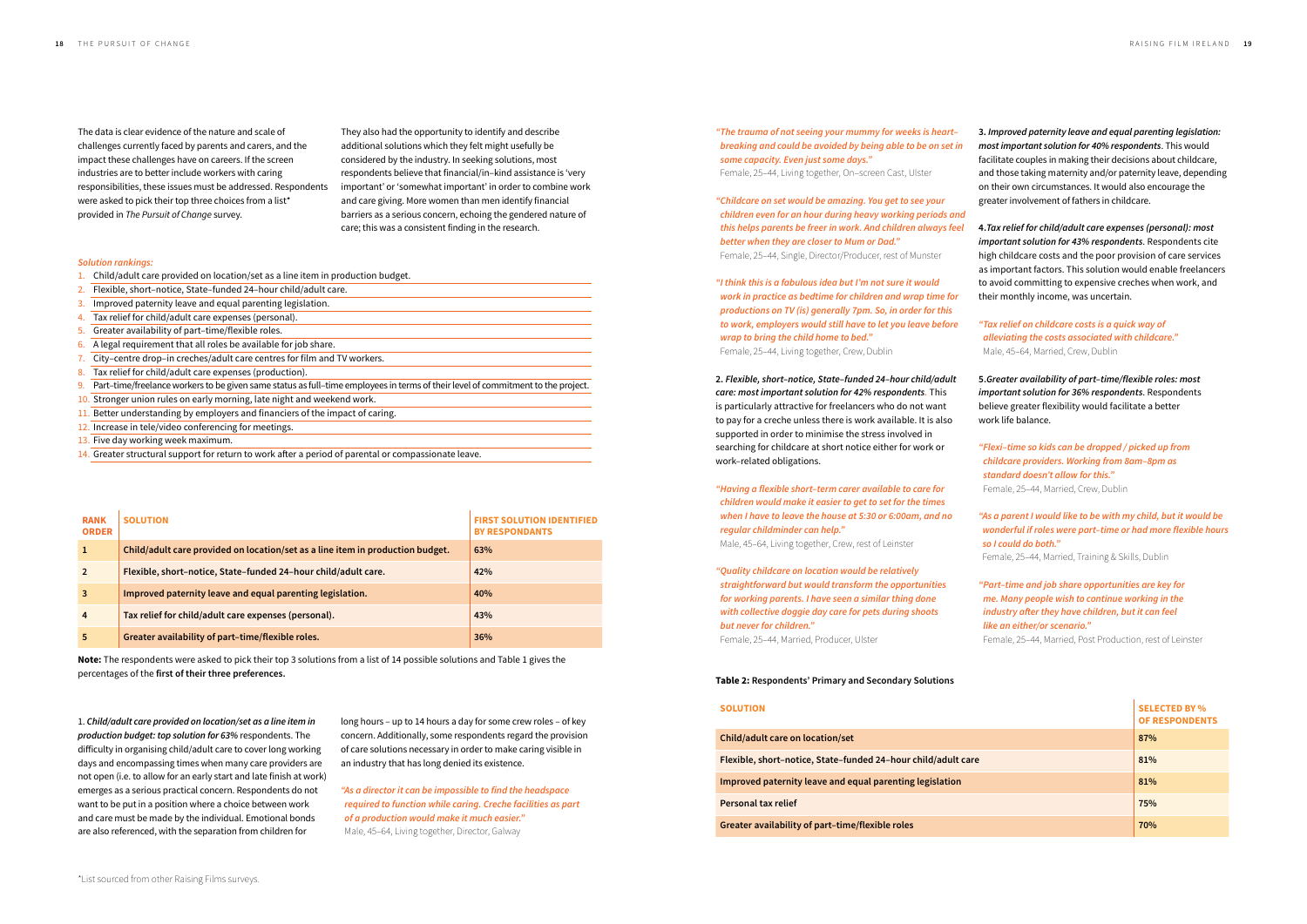#### **Producers**

Tax relief for childcare/adult care expenses (personal) is the primary solution. Full–time producers rank improved paternity leave and equal parenting legislation higher. All producers, freelance and fulltime, opt for greater availability of part–time/flexible roles as a secondary solution.

#### *"Maternity and paternity leave should be a shared timeframe of 18 months, with tax relief and job share options available on return to work when the child is 18 months old."*

Female, 25–44, Married, Producer, rest of Leinster

*"The first few weeks of a child's life can be the hardest on parents, particularly new parents. The mother has gone through trauma and will be suffering physically and mentally from that. More time at home for the father or partner is essential in those early days."*  Male, 25–44, Married, Producer, Dublin

#### **Directors**

Child/adult care provided on location/set as a line item in the production budget is the primary solution. (It was not possible to distinguish preference between freelance and full–time categories of employment due to small numbers of responses). However, all directors rate tax relief for child/ adult care expenses (personal) as a secondary solution.

*"The only reason I was able to do my most recent directing job was because I had a nanny with me (I breastfeed and my baby has to be with me as she won't take a bottle). It was only four days, but I had to pay for the nanny – if it was a longer job, I wouldn't be able to afford it."*  Female, 25–44, Living together, Director, Dublin

#### **Crew**

Child/adult care provided on location/set as a line item in the production budget is the primary solution. Tax relief for child/adult care expenses (personal) is also rated as an important key solution, irrespective of whether crew were freelance or full–time. Greater availability of part–time/ flexible roles is identified as a secondary solution.

*"Being female and explaining about caring of elderly commitments is still perceived as being negative and male employers can be both disparaging and dismissive so can tend to be overlooked."* 

Female, 45–64, Married, Crew, rest of Munster

*"Flexi–time so kids can be dropped/picked up from childcare providers. Working from 8am–8pm as standard doesn't allow for this."* 

Female, 25–44, Married, Crew, Dublin.

#### **Writers**

Child/adult care provided on location/set as a line item in the production budget is the primary solution. (It was not possible to distinguish preference between freelance and full–time categories of employment due to small numbers of responses). Improved paternity leave and equal parenting legislation is the secondary solution.

*"Budget for childcare on set is the perfect solution. Mothers can keep an eye on their children, be around if needed in an emergency, feel more confident on set that they can just forgot about all other things child related and focus on the work. They deserve that peace of mind while creating."*  Female, 45–64, Married, Writer, Galway

#### **Cast**

Child/adult care provided on location/set as a line item in the production budget is the primary solution. The secondary solution is flexible, short–notice, State–funded 24–hour child/adult care.

*"Sometimes, you just have to be within reach of your cared– for, no matter what (e.g. high dependency needs people). I know this would really help my husband in caring for me (and it being more normal that he attends work as my PA to mitigate some of my disabilities)."* 

Female, 25–44, Married, On–Screen Cast, rest of Leinster

*"As a freelancer, it doesn't make sense to have regular childcare, and this is a waste of money if you don't have a project on the go to pay the bill. A short–notice creche facility would have been amazing for me when my kids were young."* 

Female, 45–64, Married, Producer, Dublin

Preferred options vary from dedicated on–set child/adult care to State–funded care that can accommodate unscheduled work in a freelance industry to legislative change around paternity leave and equal parenting; and the availability of more part–time or flexi–work that would allow parents to maintain a foothold in the industry while caring for loved

#### **Table 3: Solutions Identified by Role Type**

**Note:** The occupations Development, Distribution, Education, Exhibition, and Training had too few responses to generate any results.

ones. While there are variations between roles in suggestions for action that can be taken, all solutions suggested are underpinned by the recognition that managing child/ adult care while remaining in the screen industries requires systemic change and financial assistance from the State or/ and the production.

| <b>ROLE</b>             |                 | <b>PRIMARY SOLUTION</b>                                                          | <b>SECONDARY SOLUTION</b>                                         |
|-------------------------|-----------------|----------------------------------------------------------------------------------|-------------------------------------------------------------------|
| Producer                |                 | Tax relief for child/adult care expenses (personal)                              | Greater availability of<br>part-time/flexible roles               |
|                         | Freelance       | Tax relief for child/adult care expenses (personal)                              |                                                                   |
|                         | <b>Fulltime</b> | Improved paternity leave and equal parenting legislation                         |                                                                   |
| <b>Director</b>         |                 | Child/adult care provided on location/set as a line item in<br>production budget | Tax relief for child/adult care<br>expenses (personal)            |
|                         | Freelance       | Child/adult care provided on location/set as a line item in<br>production budget |                                                                   |
|                         | Fulltime*       |                                                                                  |                                                                   |
|                         |                 |                                                                                  |                                                                   |
| $On-$<br>screen<br>Cast |                 | Child/adult care provided on location/set as a line item in<br>production budget | Flexible, short-notice, State-<br>funded 24-hour child/adult care |
| <b>Writer</b>           |                 | Child/adult care provided on location/set as a line item in<br>production budget | Improved paternity leave and<br>equal parenting legislation       |
|                         | Freelance       | Child/adult care provided on location/set as a line item in<br>production budget | Improved paternity leave and<br>equal parenting legislation       |
|                         | Fulltime*       |                                                                                  |                                                                   |
| Crew                    |                 | Child/adult care provided on location/set as a line item in<br>production budget | Greater availability of<br>part-time/flexible roles               |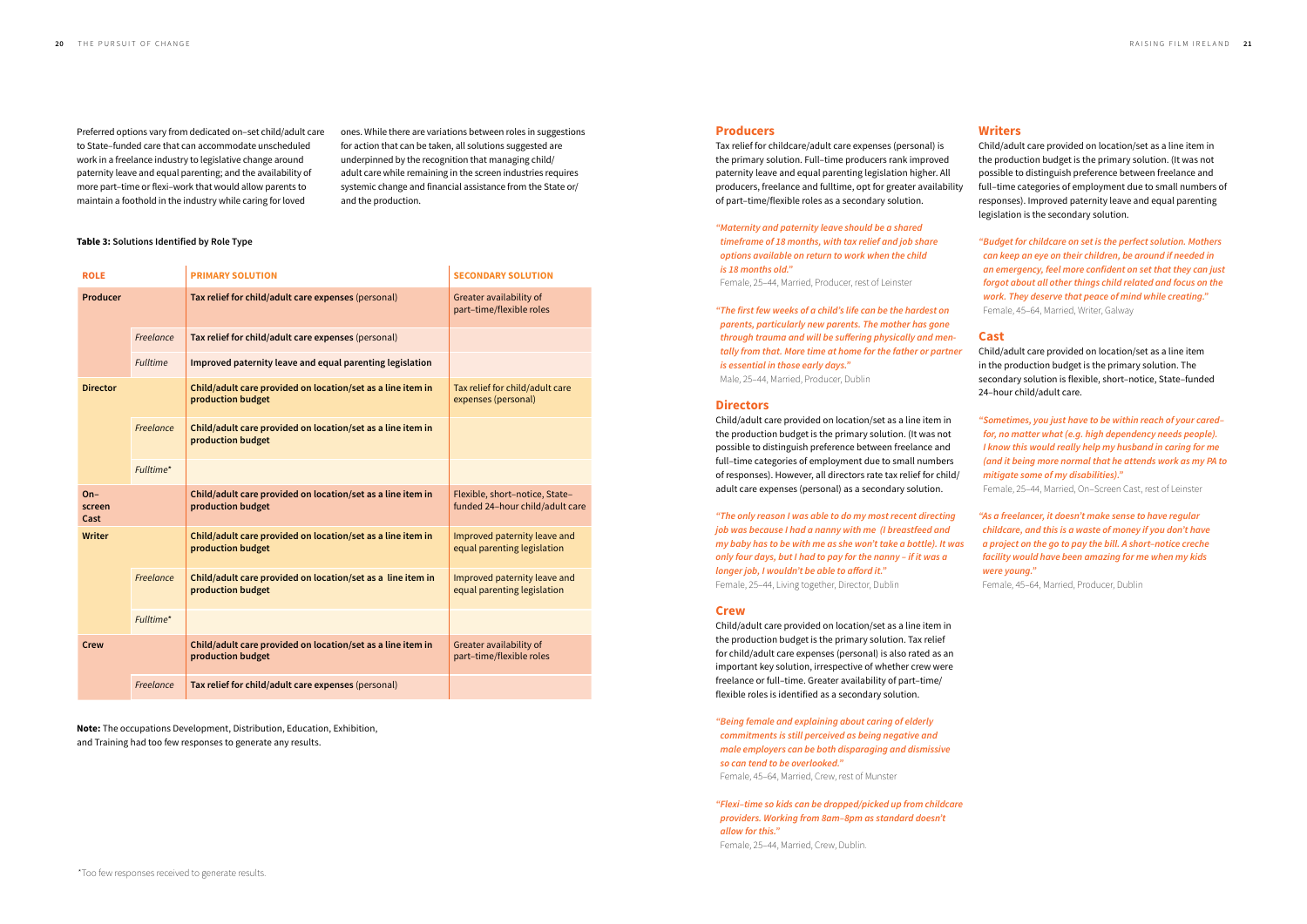**Chart 1:** How important is it to you that any Raising Films 80 Ireland event have a creche on–site or welcome children?

#### **Top five solutions**

From this list of ten suggestions provided, respondents were asked to pick the five suggestions they feel would best share/ educate about challenges and provide possible solutions:

- Physical meet–ups in different cities/venues.
- Social media meet–ups (Twitter chats, Google hangouts, Facebook groups etc).
- Family friendly screenings with discussion opportunity.
- Raising Films Ireland website with resources and community forum.
- Events at film festivals and conferences.
- Email newsletter.
- Articles in mainstream/industry media.
- Panels/platforms for specific industry organisations.
- Presentations at large media companies.
- Training/mentoring sessions.



#### **Additional Solutions Offered by Respondents**

- The ability to take an (unpaid) day for caring or important days in a child's life.
- Employers avoid overburdening staff with (for example) out of hours emails.
- More remote working. This would open the industry up to people who do not live in cities, or who have disabilities that prevent them doing 12–hour shifts on location.
- The introduction on set of breastfeeding/ pumping room which offers privacy and a fridge. Concern was expressed that breastfeeding while working on a film is currently very difficult.
- Facilitating two people to share a shift in order to manage long working days.
- More education for employers about the importance of caring, and its impact on parents and carers.

Comments made by respondents are strongly supportive of widespread industry change in multiple ways, including legislative and financial support; a cultural shift on the value put on caring; and the need to 'educate' employers. Specific suggestions include:

#### **What is the Role of Raising Films Ireland?**

*The Pursuit of Change* survey asked respondents what they thought was the best way for Raising Films Ireland to share/ educate about the challenges and possible solutions for parents and carers.

**Provision of childcare at events**. The survey first asked how important it was to have a creche on site at Raising Films Ireland events. When the 'not applicable' were excluded, as Chart 1 illustrates, 54% stated it is very important, while another 23% think it somewhat important. This means that creche facilities are important, to some degree, for over 75% of respondents. 70% of respondents who consider creche facilities important for Raising Films Ireland events are married, 91% are single.

#### **Raising the Issues**

Respondents were encouraged to share any further thoughts at the end of the survey, and additional further systemic and social challenges that exist for those who are trying to balance work and family were identified. Many accounts articulate the desire for parents to be in physical proximity to their children during the working day. This is a key finding in the search for solutions in the Irish screen industries. It is clear from responses that there is no 'one size fits all' answer to childcare needs. However, the range of solutions supported and identified by respondents is evidence that, with political will, effective solutions can be found. Childcare issues, currently (implicitly) regarded as 'individual troubles', can be solved by collective action.

- 
- 
- 

**These are ranked based on the mean score:** 

*"So many roles, particularly in production/coordination could be done as job–share/part–time. There could also be a greater number of remote work roles, especially after the normalcy of this for most industries due to the pandemic."*  Female, 25–44, Married, Writer, Dublin

*"For female creatives and HOD's particularly (though also for men), having the ability to have children close by and accessible, whilst being well cared for during a production/ shoot, would make an enormous difference in being able to take on more work, both practically and emotionally."* 

Female, 25– 44, Married, Director, splits time between Dublin and London

*"The only way things will change is to liaise with producers and commissioners to include family friendly practices and supports in their budgets. It's not surprising to see so few mothers with very young children entering this industry. Also, many women take years off before they come back or delay having children as they know the demands of the industry."* 

Female, 25–44, Married, Writer, rest of Munster

| <b>RANK ORDER</b>                                                           | <b>MEAN SCORE</b> | <b>RANK ORDER</b>       |
|-----------------------------------------------------------------------------|-------------------|-------------------------|
| Raising Films Ireland website with resources and community forum            | 2.6364            | 1                       |
| Events at film festivals and conferences                                    | 2.7111            | $\overline{2}$          |
| Presentations at large media companies                                      | 2.0825            | $\overline{\mathbf{3}}$ |
| Articles in mainstream/industry media                                       | 2.0845            | 4                       |
| Social media meet-ups (Twitter chats, Google hangouts, Facebook groups etc) | 2.8866            | 5                       |
| Panels/platforms for specific industry organisations                        | 2.9593            | 6                       |
| Family-friendly screenings with discussion opportunity                      | 3.0930            | $\overline{7}$          |
| Training/mentoring sessions                                                 | 3.1194            | 8                       |
| Physical meet-ups in different cities/venues                                | 3.2125            | 9                       |
| <b>Email newsletter</b>                                                     | 3.3500            | 10                      |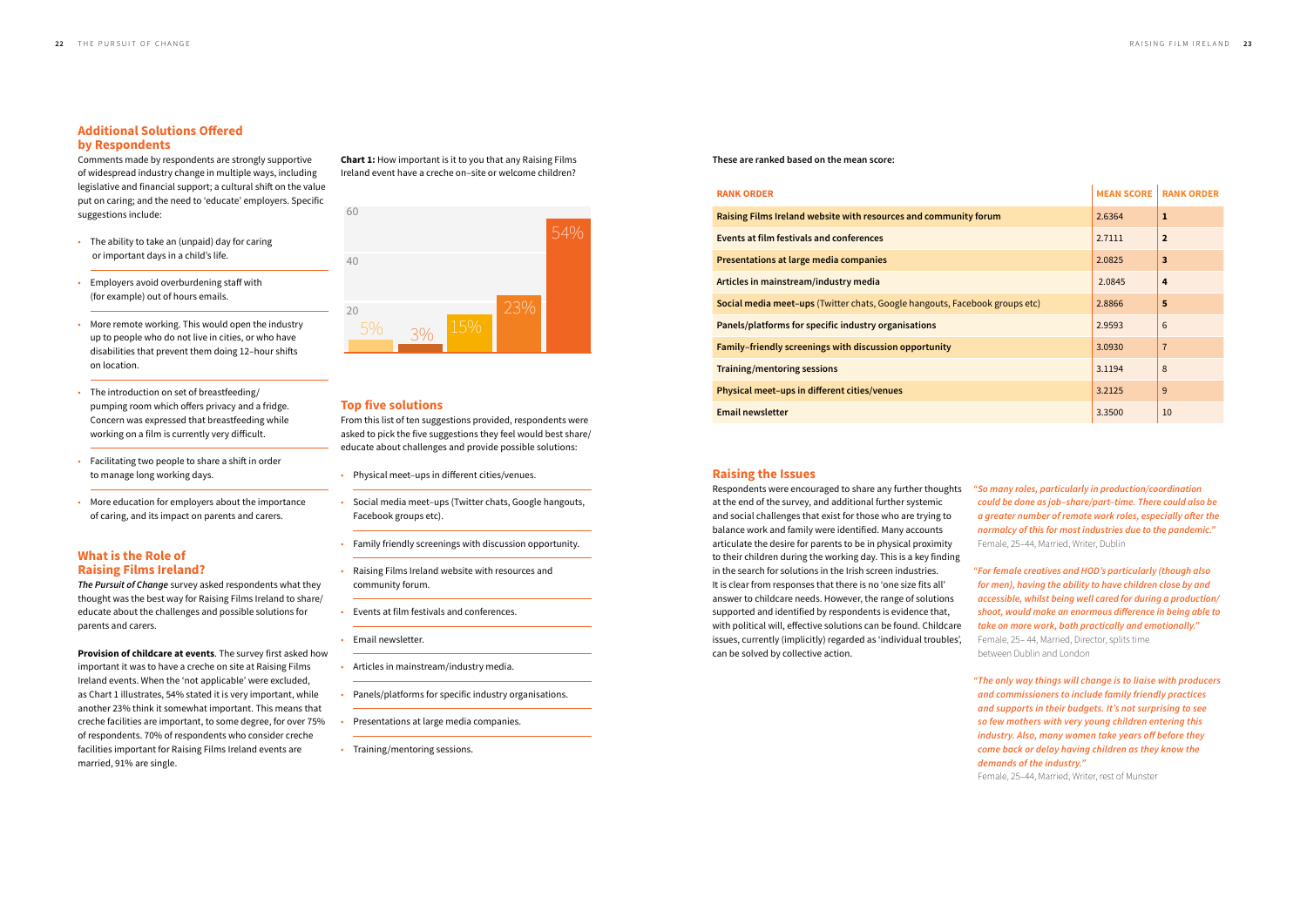*The Pursuit of Change* offers a quantitative overview of a range of experiences in the industry, but more research is needed to gain a nuanced understanding of the part intersectionality (Crenshaw, 1989) plays in the challenges facing parents and carers. Raising Films Ireland has made a start by teasing out the key issues for Irish parents and carers. However, many unanswered questions remain. We know very little about:<br>• Carers who care for adults and people

#### **Further Research and Monitoring**

- with special needs
- Carers who left the industry
- Self–care
- Male carers
- Carers with a disability; class, race and caring; caring and ethnic minority groups
- How the industry responds to the views of parents and carers presented here

The success, or otherwise, of the solutions identified here will also require monitoring over time.

#### **Core Actions to Create Change**

*The Pursuit of Change* describes the challenges and proposed solutions identified by 455 participants. An analysis of those responses leads us to identify four core actions for the screen industries.

#### **ACTION 1:** FINANCIAL SUPPORT FOR CHILDCARE/ADULTCARE

Financial support would make a significant impact to the gendered nature of the industry as well as addressing the problems associated with long working hours. Most respondents seek financial assistance for caring, which could be provided by the production, the State, or by way of personal tax credits.Suggestions for other supports include facilities for children or adults requiring care, on location/ set, or short notice State-funded care in the community.

#### **Cost and gender**

Childcare costs in Ireland are among the highest in the OECD. These costs have had a significant impact on mothers particularly who carry a disproportionate burden of childcare and later– life caring roles. The gendered order of caring – a feature of Irish society – is also illustrated by the fact that 76% of respondents were women, and 23% were men.

*"I believe that tax relief on childcare is essential to working parents who are freelance. If we could write off this huge outlay, it would make it possible to commit to full or part–time childcare places. As it stands, two children in creche costs anything up to €1850 per month. When you don't know your income month–to–month, it is impossible to commit to that – and then you lose your place in the crèche."* 

Female, 25–44, Married, Director, Dublin



## 07 **CALLING FOR ACTION:**  *NEXT STEPS*

#### **Heeding the Call for Change**

**Raising Films Ireland was launched in August 2020, less than one year prior to commissioning** *The Pursuit of Change* **survey. It is a testament to the support we have garnered in that time, and the pressing nature of the issues at hand, that over 455 parents and carers took the time to respond to the survey and hear the views of their peers. There is a groundswell of support for change in the Irish screen industries and more and more individuals and organisations are calling for change.**

**2020 and 2021 saw the publication of a number of reports, journal articles and books, some of which capture general calls for equality, diversity and inclusion in the industry, while others are specifically directed towards motherhood.** 

**This Pursuit of Change report adds weight to the work that has preceded it, by recording the concerns and challenges of parents and carers in the Irish screen industries as they try to negotiate family and working life in a highly gendered sector. It also includes a range of solutions proposed by those who are most immediately impacted by the rigidity of an industry that is only now starting to interrogate its practices, and the price parents and carers pay in order to remain actively working.**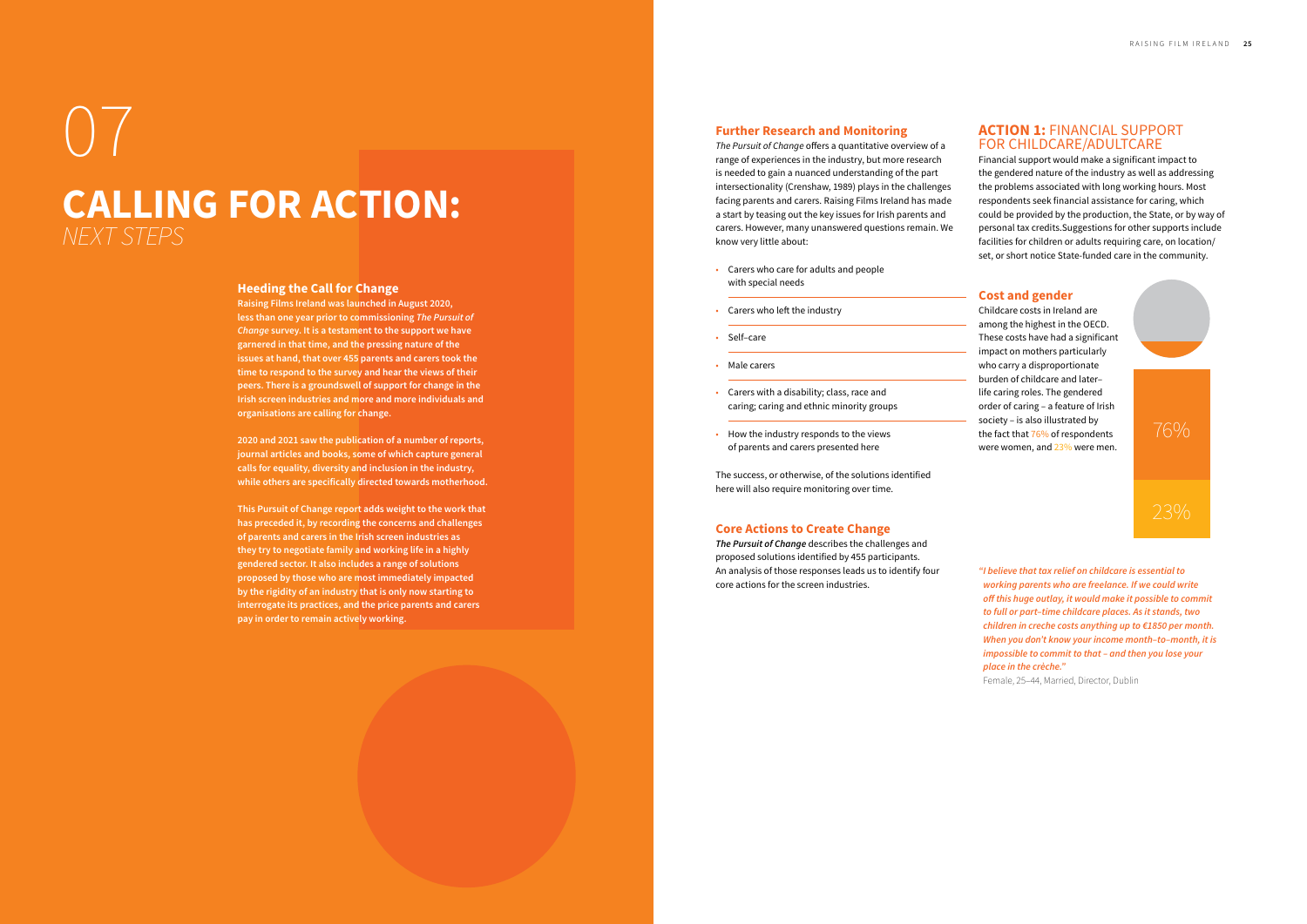#### **Cost and hours**

Caring is particularly problematic for parents and carers in the screen industries, much of which is freelance work characterised by very long hours. 35% of respondents work 10–11.5 hours a day, and a further 20% work 12 hours a day or over. The long working hours required of many carers puts a significant financial burden on workers who are reliant on paid care. Proportionately more single people (74%) work 10 hours and over. Long hours are also a feature of those in a relationship but living apart. This is particularly onerous for lower paid workers, given high childcare costs, and the challenges in accessing creches or childminders who work atypical hours. For instance, one–third of freelance respondents earn €20,000 or less per year. 21% of those working part–time earn €10,000. Financial assistance for childcare in some form (e.g. via personal tax credit, or childcare covered by the production) is supported by the vast majority of respondents.

- Work 10-11.5 hours (35%)
- $\bullet$  Work 12 hours a day or  $>$  (20%)
- Total recorded respondants (100%)

#### **ACTION 3:** AMPLIFY THE **CONVERSATION**

#### Respondent Hours Worked in a Day

- *"When the shoot goes over, you are expected to stay for as long as it takes on short notice."*  Male, 45 to 64, Single, Crew, Dublin
- *"There is no average in editing, it could be 7–8 (hours) on a well–organized, well–scheduled project that is going to plan, or anything upwards of 10 hours on a job that is coming to the end, or for various reasons has not had enough time allocated for the volume of work involved. Most editors I know have experienced 16–hour days, unless for example they are staff in RTÉ, where shifts are capped at 12 hours, as far as I'm aware."*

Female, 45–64, Living together, offline editor for TV, Dublin

*"I spent €2000 a month on creche until kids went to school."*  Female 25– 44, Married, Crew, Dublin

Debate and lobbying are crucial to ensure that caring is visible and regarded as a matter of public rather than private concern. The launch of Raising Films Ireland is welcomed by respondents; we must add our voice to national debates on childcare and highlight the specific challenges and obstacles facing parents and carers in the screen industries. It is important to engage with production company owners, senior producers and financiers in order to ensure that the difficulties facing parents and carers is fully understood and appreciated. In order to reimagine the industry, cross–sector dialogue is vital.

- *"There needs to be serious public pressure involved. It's a huge parent (and particularly women's) rights issue."*  Female, 25–44, Married, Assistant director, rest of Munster
- *"The fact this is being highlighted [by Raising Films Ireland] is a huge step forward. Parents particularly women have been left on the scrapheap for too long. We need change & we need it now. A generation of voices are being silenced because we can't get a babysitter!"*

Female, 25–44, On–screen cast, Dublin

*"The only way things will change is to liaise with producers and commissioners to include family friendly practices and supports in their budgets. It's not surprising to see so few mothers with very young children entering this industry. Also, many women take years off before they come back or delay having children as they know the demands of the industry."* 

Female, 25–44, Married, Writer, rest of Munster

Public funders could demonstrate creative leadership by allowing childcare to be a line in the budget, and by signalling their support for the normalizing of this practice going forward. However, support from government agencies is not always forthcoming, as this account illustrates:

*"I once was invited to attend an industry event – a launch – daytime – when my youngest son was six weeks old. It wasn't a conference or a meeting, just a gathering. I approached the agency organising the event to ask if it would be ok for me to bring my newborn son, as I was still feeding him. The person in question said they'd have to check it out and came back to say it was felt it wouldn't be appropriate. To this day it makes me mad that I didn't take it further. I was made to feel that there was no place for me at such events as a new mother. It's still a sore point for me. And a disgrace for a government agency."* 

Female, 25–44, Married, Producer, Galway

#### **ACTION 4:** CHALLENGE **DISCRIMINATION** AND EXCLUSIONARY PRACTICES

Findings from the screen industries endorse the call from Raising Films (UK) that there needs to be a formal process in which perceived discrimination can be reported to a single body. This body should have the resources and tools to support best practice and, where necessary, the teeth to incur sanctions. Repeatedly, responses point to discriminatory and exclusionary practices relating to pregnancy or care work.

*"Hard to get work. Relegated status because of being a mother. Left out of meetings and all communication."*  Female, 45–64, Married, Freelance Editor, rest of Leinster

*"Haven't had a new contract since telling my agent I was five months pregnant."*  Female, 25–44, On–screen cast, Galway

*"I had to forgo a role as SP on one of Ireland's highest rating shows as I was required to be available 24/7 in Dublin. Other roles were unavailable to me also as it was 'known' I had a child so producers/company owners knew that I would not be available all the time in Dublin. Effectively it meant I was out of the running on certain jobs simply because I was a parent."* 

Female, 45–64, Single, Producer, Cork

*"When I returned to the workplace after my first child, I was told that I wouldn't be able to take on a role that I was well capable of doing and wanted to do, unless I 'sorted out my childcare situation'. I have withheld telling colleagues that I am expecting so as not to be treated differently or passed over for opportunities."* 

Female, 25–44, Married, Producer, Ulster

Similarly, another respondent believes she was not: *"…asked to do a job because I believe that people assume I want to be at home with the baby."*  Female, 24 – 44, Living together, Crew, Dublin

#### **ACTION 2:**  REMOTE WORKING, FLEXIBLE WORKING HOURS, JOB–SHARING

There is widespread support for new models of working, heightened by working experiences during the pandemic. Many roles, particularly in production/coordination could be done as job–share/part–time. There is support for remote working, flexible hours, part–time work and job sharing. Many working professionals do not want to be forced to choose between a career they love and have invested in, and a family life; especially time spent with children.

*"There could also be a greater number of remote work roles, especially after the normalcy of this for most industries due to the pandemic."*  Female, 25–44, Married, Writer, Dublin

*"I would absolutely jump at the opportunity to go part–time or job share. I think a lot of talented crew have to bow out of the industry early because these options are not there."* 

Female, 25–44, Living together, Education, Galway

*"Considering we have co–production meetings in three different countries remotely, why can't we do more remotely?"*  Female, 25–44, Married, Writer, Dublin

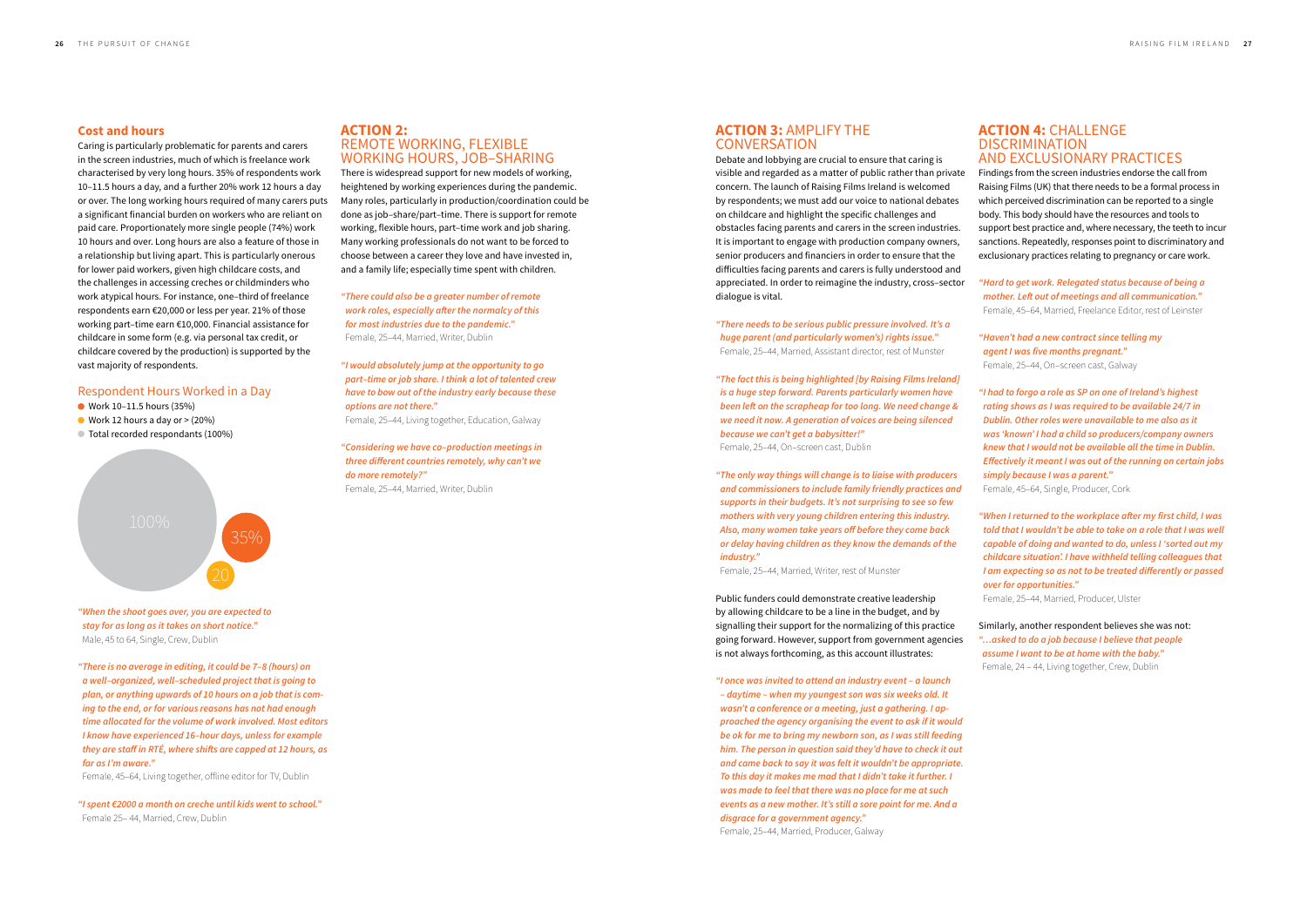## 09 **REFERENCES**

Crenshaw, K. (1989) 'Demarginalizing the Intersection of Race and Sex: A Black Feminist Critique of Antidiscrimination Doctrine, Feminist Theory and Antiracist Politics'. University of Chicago Legal Forum 1(8): 135–167

European Audiovisual Observatory (2021) *Female Audiovisual Professionals in Europe TV Fiction Production*. Available at: https://cineuropa.org/en/newsdetail/405232/

Kerrigan, P., Liddy, S. and O' Brien, A. (2021) *Auditing Gender Equality and Diversity Change in Media Sectors in Ireland*. Dublin: BAI. Available at: https://www.bai.ie/en/media/ sites/2/dlm\_uploads/2021/07/Auditing–Gender–Diversity– Change.pdf

Liddy, S. and O' Brien, A. (2021) *Media Work, Mothers and Motherhood: Negotiating the International Audio–Visual Industry.* London & New York: Routledge.

O' Brien, A. and Liddy, S. (2020) 'The Price of Motherhood in the Irish Film and Television Industries'. *Gender, Work and Organization*. Doi.org/10/1111/gwao.12612

Raising Films (2016) *Making It Possible: Voices of Parents & Carers in the UK Film & TV Industry*. UK: University of Sterling & Raising Films.

Verhoeven, D., Riakos, M., Gregory, S., Joly, E. and McHugh, M. (2018) *Honey, I Hid the Kids!: Experiences of Parents and Carers in the Australian Screen Industry Report.* Sydney: Raising Films Australia